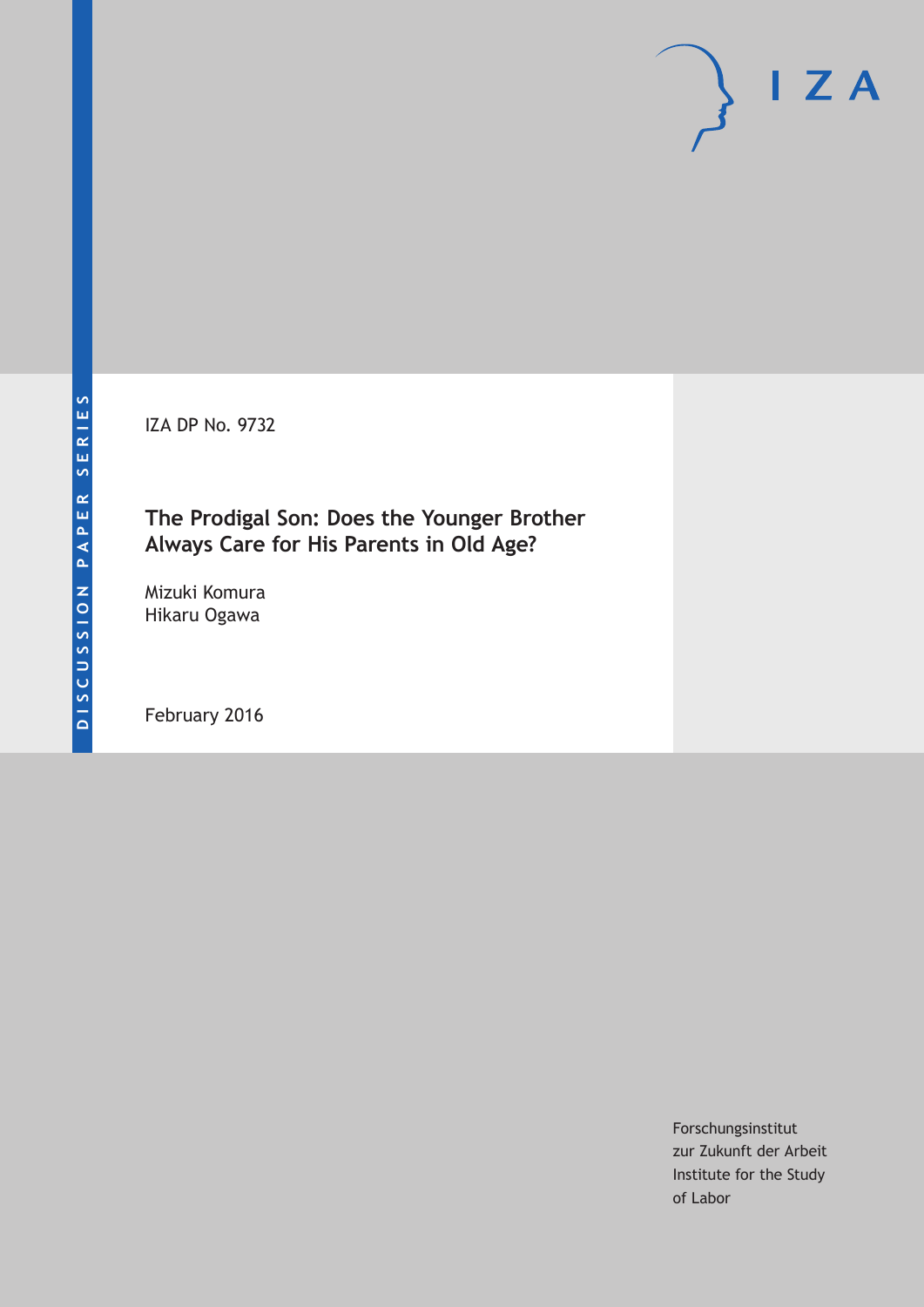# **The Prodigal Son: Does the Younger Brother Always Care for His Parents in Old Age?**

# **Mizuki Komura**

*Nagoya University and IZA* 

# **Hikaru Ogawa**

*University of Tokyo* 

Discussion Paper No. 9732 February 2016

IZA

P.O. Box 7240 53072 Bonn **Germany** 

Phone: +49-228-3894-0 Fax: +49-228-3894-180 E-mail: iza@iza.org

Any opinions expressed here are those of the author(s) and not those of IZA. Research published in this series may include views on policy, but the institute itself takes no institutional policy positions. The IZA research network is committed to the IZA Guiding Principles of Research Integrity.

The Institute for the Study of Labor (IZA) in Bonn is a local and virtual international research center and a place of communication between science, politics and business. IZA is an independent nonprofit organization supported by Deutsche Post Foundation. The center is associated with the University of Bonn and offers a stimulating research environment through its international network, workshops and conferences, data service, project support, research visits and doctoral program. IZA engages in (i) original and internationally competitive research in all fields of labor economics, (ii) development of policy concepts, and (iii) dissemination of research results and concepts to the interested public.

IZA Discussion Papers often represent preliminary work and are circulated to encourage discussion. Citation of such a paper should account for its provisional character. A revised version may be available directly from the author.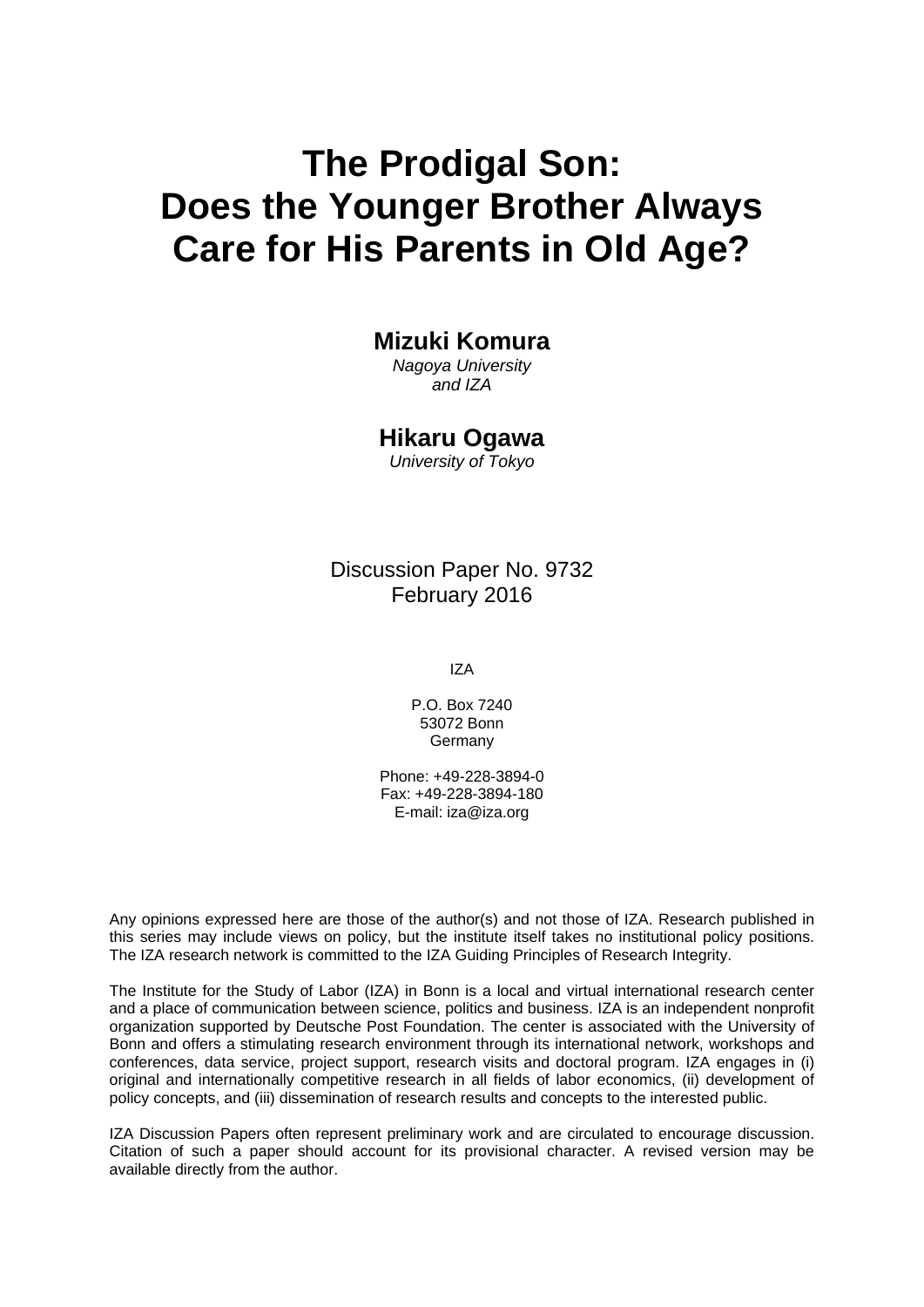IZA Discussion Paper No. 9732 February 2016

# **ABSTRACT**

# **The Prodigal Son: Does the Younger Brother Always Care for His Parents in Old Age?**

Studies have shown that the older sibling often chooses to live away from his elderly parents intending to free ride on the care provided by the younger child. In the presented model, we incorporate income effects and depict a different pattern frequently observed in Eastern countries; that is, the older sibling lives near his or her parents and takes care of them in old age. By generalizing the existing model, we show three cases of elderly parents being looked after by (1) the older sibling, (2) the younger sibling, and (3) both siblings, depending on the relative magnitude of the income effect and the strategic incentive for one sibling to free ride on the other. Our study also investigates the effect of changes in relative income on the level of total care received by parents.

JEL Classification: H41, J17

Keywords: location choice, income effect, sibling, elderly care arrangement

Corresponding author:

Mizuki Komura Institute for Advanced Research Nagoya University Furocho Chikusaku Nagoya 464-8601 Japan E-mail: komura@soec.nagoya-u.ac.jp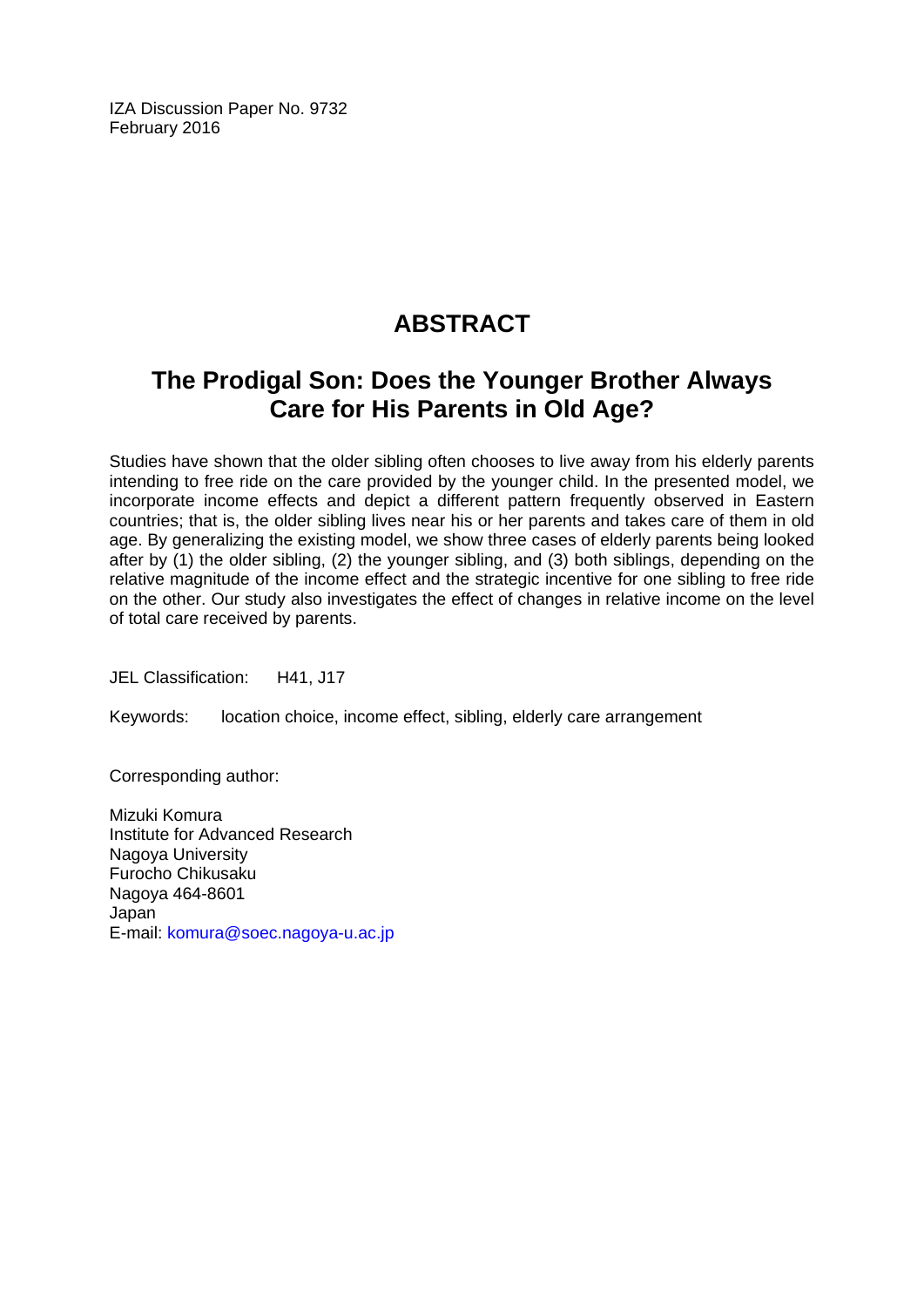## 1 Introduction

A certain man had two sons. The younger of them said to his father, "Father, give me my share of your property."<sup>1</sup> He divided his livelihood between them. Not many days after, the younger son gathered all of this together and traveled into a far country (Luke, 15:11-13).

Taking care of elderly parents has long been an important role in the family institution. Indeed, informal care by adult children is prevalent even in the developed world where social security and the residential care market are well established. According to the OECD (2005), 80% of informal care is provided by family and friends in the OECD countries, with the care provided by children differing by nation: 24% in Australia, 28% in Germany, 48% in Ireland, 60% in Japan, 55% in Korea, 38% in Spain, 46% in Sweden, 43% in the United Kingdom, and 41% in the United States. Deciding who cares for elderly parents is a major practical issue, especially in case of smaller number of siblings, because then each child has to share a larger part of the financial burden. For instance, according to Agingcare.com estimates, 34 million Americans personally provide care for their older family members, and of these, 34% spend  $$300$  or more of their own money every month and  $54\%$  sacrifice spending money on themselves to take care of their parents. Moreover, the identity of the primary caregiver of elderly parents is of interest from an economic point of view, because caring for parents is a public good as long as the caregivers are altruistic toward their parents. Thus, voluntary caregiving by children will undersupply the care for parents who have a significant free-rider problem.

The primary caregiver of a family differs between Western and Eastern countries. While studies on Western countries show that it is typically the younger son (Konrad et al., 2002; Fontaine et al., 2009), the oldest son more frequently takes on this responsibility in Eastern countries (McLaughlin and Braun, 1998; Liu and Kendig, 2000). To examine this difference, the pioneering work of Konrad et al. (2002) considers the case of private provision of parents' care by two children in a game-theoretic model where the children's location affects the cost of visiting their parents. This study shows that the first-born child uses his first-mover advantage and chooses a location sufficiently far away from his parents and free rides on his altruistic younger brother.<sup>2</sup> However, they suggest that this finding can change depending on the parents' bequest decisions, as originally proposed by Bernheim et al. (1985). <sup>3</sup> In this vein, recent studies have theoretically shown that siblings compete for the bequest they expect to receive from parents (Chang and Weisman, 2005; Faith et al., 2008); however, the causality of the strategic bequest motive remains inconclusive (Sloan et al., 1997; Perozek, 1998; Pezzin and Schone, 1999; Sloan et al., 2002; Wakabayashi and Horioka, 2009; Johar et al., 2015). 4

Unlike the strategic motive mentioned above, this study offers new insight into the caregiving behavior of siblings, focusing on the effect of income gap between two siblings on their location choice and caregiving decisions, which the quasi-linear utility function of Konrad et al. (2002) overlooked. Although location has been shown to affect decisions on caring for parents, the economic circumstances of siblings might also influence their location decisions and thereby their ability to care for their elderly parents. In Konrad

live with their parents, they would have to take the entire responsibility of caregiving.

<sup>&</sup>lt;sup>1</sup>At that time, he knew that he was supposed to receive only half of what the older sibling would do (Deuteronomy 21:17).

<sup>&</sup>lt;sup>2</sup>In a recent article, Maruyama and Johar (2016) quantify Konrad et al.'s model, to find a moderate altruism and cooperation between siblings in the United States. Extending Konrad et al.'s model, Kureishi and Wakabayashi (2010) show that the first-born child tends to live with his parents in return for having received childcare assistance from his parents. Pezzin et al. (2015) also give an interesting example where the distance from parents affects the care arrangement. They present a model in which every child avoids to live with his or her parents since they know that once they decide to

 $3$ Other possible explanations for caregiving by first-born child include Cox's (1987) exchange model and Chu's (1991) dynasty model.

<sup>4</sup>For an excellent survey on intergenerational transfer from children to parents, see Maruyama and Nakamura (2012).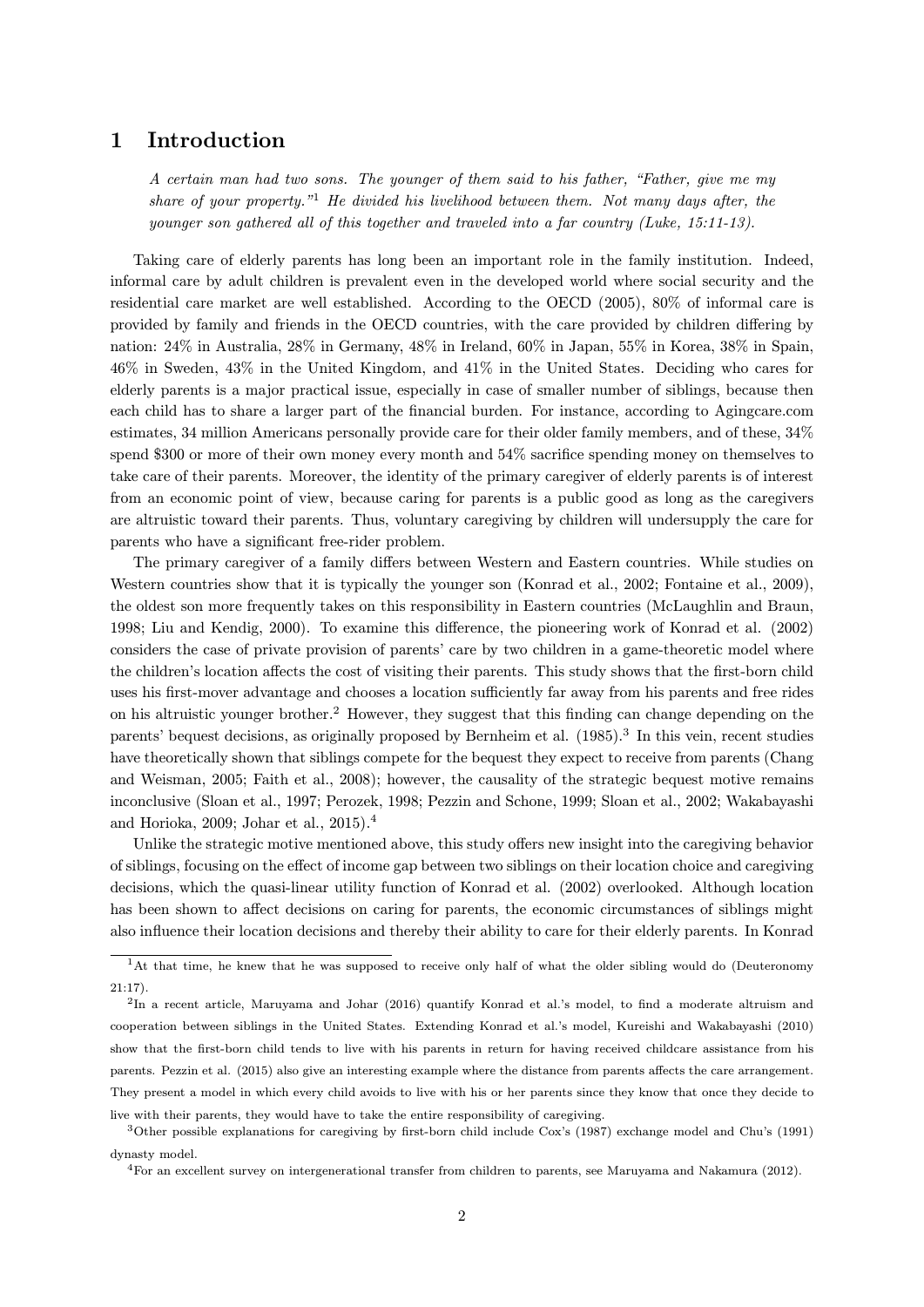et al. (2002) model, the older son always uses his position to take up a first-mover advantage. However, the first-mover advantage depends on the income difference between the siblings because the older son cannot free ride on the younger son who has no income to spend on caring for parents. The income gap between siblings affects the first-mover advantage, and hence, the older son may have to serve as primary caregiver. We therefore extend and generalize Konrad et al.'s (2002) model by incorporating the role of income differential between two siblings. Specifically, we consider the income effect because the level of the public good of caregiving depends on not only the marginal cost of caregiving provision (i.e., distance from parents) but also the relative income of the siblings. In particular, income in our model is defined in a broad sense and includes fixed wealth such as land.<sup>5</sup> Until relatively recently, the eldest son took priority in inheriting the family estate even in developed countries. For instance, until 1947, the eldest son had the right to all family assets in Japan; furthermore, the eldest son was given a special status in Korea under the householder system until implementation of the legal reforms in 2005. Thus, if the siblings recognize a significant income gap between them, it could affect the equilibrium characteristics in their strategic interactions.

After incorporation of the income effect, our generalized model classifies three cases of caregiving: by (i) only the older brother, (ii) only the younger brother, and (iii) both siblings. In particular, we find that the older brother cares for his parents when his income is sufficiently larger than his younger brother's income, concurring with the existing evidence of positive relationship between the elder brother's caregiving and his expected bequest. Our model interprets this relationship as simply an income effect, because the bequest decision can influence the relative sibling income to a large degree.

The remainder of this paper is structured as follows. In section 2, we present the model used. Sections 3 and 4 discuss the results of siblings' location choice and provision of caregiving as a public good. Section 5 discusses the changes in overall care following a change in aggregate income of all siblings. The model is also extended to a cooperative provision of care for parents and fixed location of parents. Section 6 concludes the paper.

# 2 Basic Model

In line with Konrad et al. (2002), we consider the location choice and care provision of adult children who are altruistic toward their elderly parent(s). Our study excludes the gender issue to clarify our contribution and consider the problem of male siblings only. <sup>6</sup> Consider a family consisting of parents, a first-born child  $(i = 1)$ , and a second-born child  $(i = 2)$ . The utility function of child i is defined as

$$
U_i = x_i^{\alpha} G^{1-\alpha},\tag{1}
$$

where  $x_i$  is the private consumption of child i and G is the total amount of care the parents receive from both children. Here,  $1 - \alpha$  represents the magnitude of altruism:  $\alpha = 1$  if the child displays no altruistic behavior, and  $\alpha = 0$  if the child has extremely strong concern about his parents and no interest in private consumption. We thus assume that the care received by parents is the sum of the care provided by both children (overall care hereafter):  $G = g_1 + g_2$ , where  $g_i$  is the care provided by child *i*. Following Konrad et al. (2002), we assume that  $g_i$  denotes the number of visits by child i; thus, G is the total number of visits the parents receive.

<sup>&</sup>lt;sup>5</sup>In studies such as Byrne et al. (2009) and Antman (2012), the monetary and opportunity costs of caring time are distinguished by considering formal and informal care.

 $6$ If we allow for both male and female siblings, our results could change by the additional effects of different productivity in domestic work, including caregiving, or different opportunity cost due to gender wage gap. Some empirical studies explore the children's gender difference effects on care arrangement.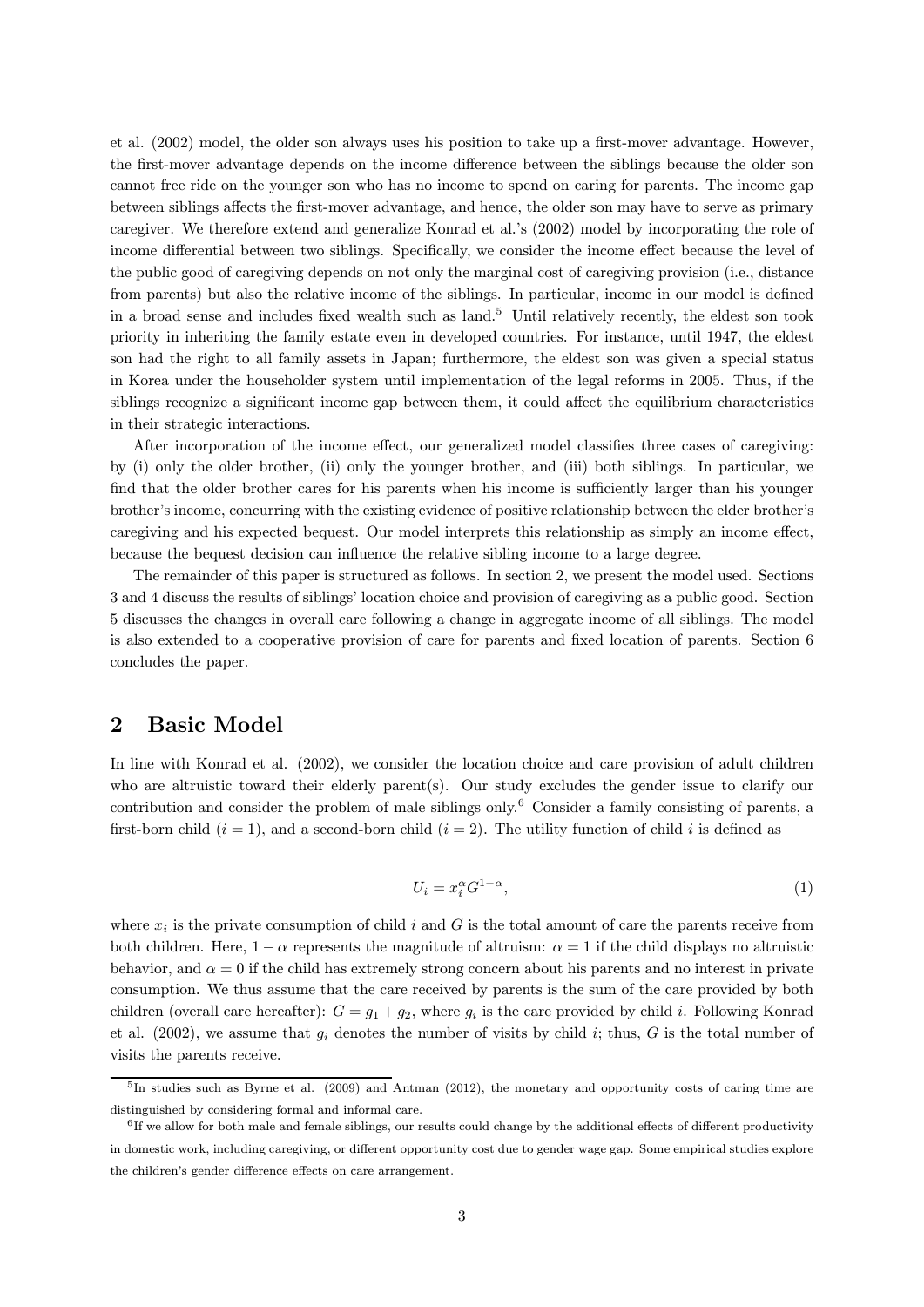Children and parents choose their place of residence. The location space of the economy is given by  $\theta \in [0, 1]$ . We denote  $t_i$  and p as the location point of child i and the parents, respectively. Figure 1 shows one of the location patterns for better understanding of the notation.



Figure 1. Location space

The budget constraint of child  $i$  is given by

$$
y_i = x_i + (1 + T_i)g_i,\tag{2}
$$

where  $y_i$  represents income and  $T_i \equiv |t_i - p|$  denotes the spatial distance of child i's location from the parents. In (2),  $1 + T_i$  denotes the marginal cost of visit by child i for caring the parents. Following Konrad et al. (2002), we here assume that it consists of two components; (i) a unit contribution of  $g_i$ eats up his endowment by one unit and (ii) the transportation cost is incurred in the contribution. The former is constant for all children regardless of their location, but the latter depends on the distance between child's and parents' location. Our model reduces to the standard model of privately provided public goods when  $T_i = 0$  for all i, but it is not necessarily so since the parents and children choose their location strategically. While  $y_i$  is an exogenous variable,  $t_i$  is chosen by each child:  $T_i = |t_i - p| = 0$  if he decides to live with his parents, and  $T_i = |t_i - p| = 1$  when he chooses to live as far away from his parents as possible. Here,  $y_i$  does not depend on the location, which can be justified by assuming that the labor market is fully integrated and therefore wage income does not depend on the location. To focus on the outcome when the two children differ in timing of their decision as well as in their income, we rule out any gender-related differences between the children.

Following a standard sequential-move decision-making, the timings of the game are as follows:

- 1. Child 1 chooses location  $t_1$ ,
- 2. Child 2 chooses location  $t_2$ ,
- 3. The parents choose location  $p$ ,
- 4. Both children decide on their level of care  $(g_1, g_2)$  simultaneously.

The outcome of this game can be obtained as a sub-game perfect Nash equilibrium. Thus, we apply backward induction and solve the problem from the final stage.

From (1) and (2) and the premise of interior solution, the reaction function in stage four of the game can be obtained as follows:

$$
g_i = \frac{(1 - \alpha)y_i}{1 + T_i} - \alpha g_j, \ \ i \neq j. \tag{3}
$$

To clarify our main message, we simply assume that  $\alpha = 1/2$  in the following analysis. We also assume that  $y_1 = y$  and  $y_2 = \beta y$  to capture the income gap between the siblings by parameter  $\beta \geq 0$ , meaning that child 1's income is higher than child 2's income if  $\beta < 1$ , and vice versa if  $\beta > 1$ .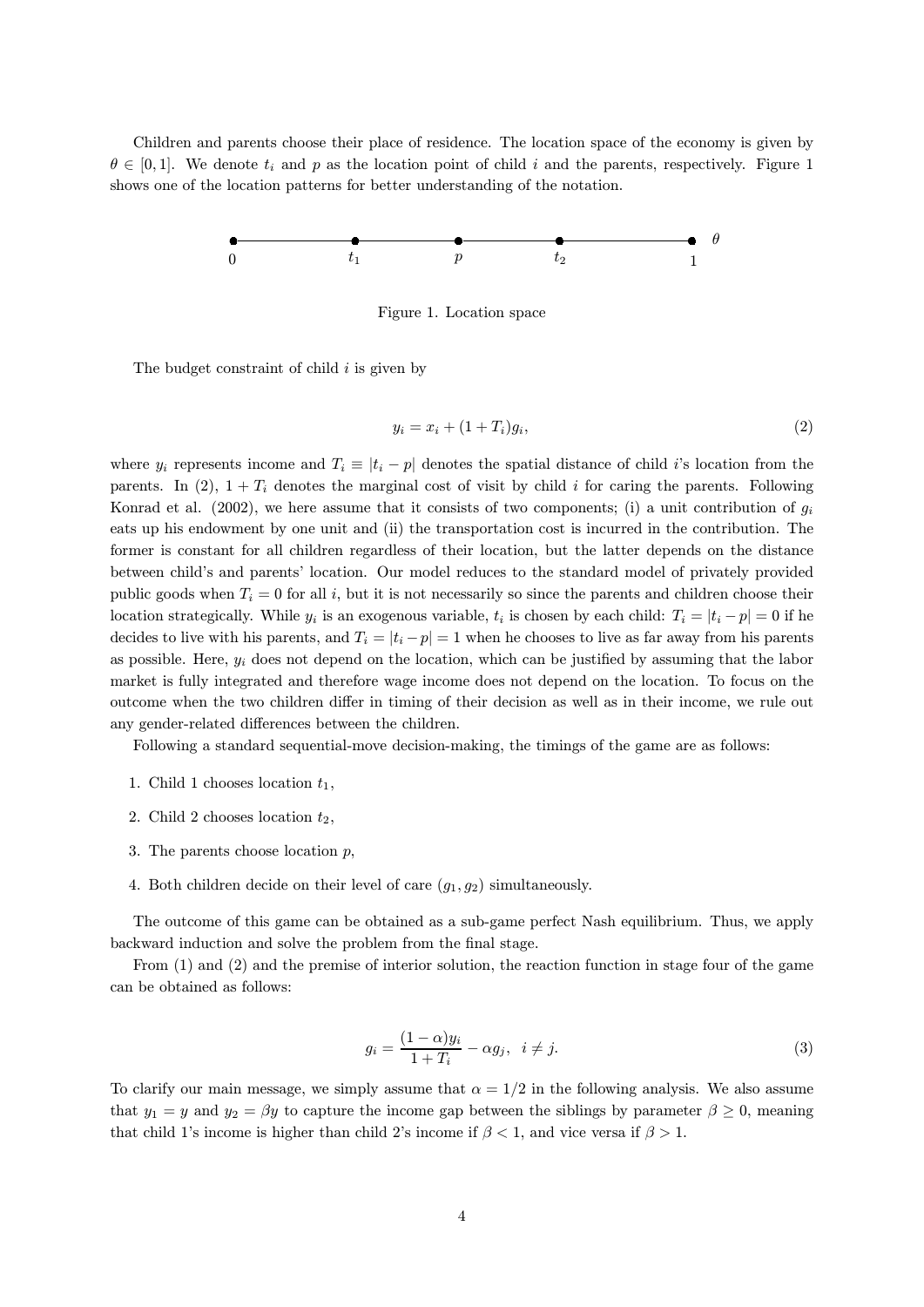### 3 Equilibrium

Since the model contains corner solutions, we derive the equilibrium by classifying the outcomes into three cases: (i) both children care for their parents,  $g_1 > 0, g_2 > 0$ ; (ii) child 1 cares for his parents while child 2 free rides,  $g_1 > 0, g_2 = 0$ ; and (iii) child 2 cares for his parents while child 1 free rides,  $g_1 = 0, g_2 > 0.$ 

#### 3.1 Both children care for their parents

We first analyze case (i). From (3) for  $i = 1, 2$ , the conditions leading to case (i)'s equilibrium are given as follows:

$$
\frac{1+T_2}{2(1+T_1)} < \beta < \frac{2(1+T_2)}{1+T_1}.\tag{4}
$$

Stage 4. If (4) holds, child i chooses the level of  $g_i$  as follows:

$$
g_1 = \frac{2(1+T_2) - \beta(1+T_1)}{3(1+T_1)(1+T_2)}y \text{ and } g_2 = \frac{2\beta(1+T_1) - (1+T_2)}{3(1+T_1)(1+T_2)}y.
$$
 (5)

From (5), we have

$$
g_1 \frac{>}{<} g_2 \leftrightarrow \frac{1+T_2>}{1+T_1<} \beta,
$$

implying that the smaller the distance from the parents and higher his income, the more likely it is for the child to provide a higher level of care. From (5), the total care provided by both children is

$$
G = \frac{(1+T_1)\beta + (1+T_2)}{3(1+T_2)(1+T_1)}y.
$$
\n
$$
(6)
$$

Stage 3. Parents seek to maximize the total care they receive from their children. The maximization of (6) with respect to  $p \in [t_1, t_2]$  gives<sup>7</sup>

$$
\begin{aligned}\n\frac{\partial G}{\partial p} &= -\frac{y_2 \left(T_1 + 1\right)^2 T_{2p} + y_1 \left(T_2 + 1\right)^2 T_{1p}}{3 \left(T_1 + 1\right)^2 \left(T_2 + 1\right)^2}, \\
\frac{\partial^2 G}{\partial p^2} &= \frac{2}{3} \frac{y_1 \left(T_2 + 1\right)^3 + y_2 \left(T_1 + 1\right)^3}{\left(T_1 + 1\right)^3 \left(T_2 + 1\right)^3} > 0,\n\end{aligned}
$$

where  $T_{ip} = \partial T_i/\partial p$ . These equations suggest that parents choose either  $p = t_1$  or  $p = t_2$ . To find the location of parents, we use (6) and compare the total care the parents receive from their children when  $p = t_1$  and  $p = t_2$ :

$$
G(p = t1) - G2(p = t2) = \frac{y(1 - \beta) |t2 - t1|}{3(1 + |t2 - t1|)},
$$

suggesting that the parents live with the son having higher income:

<sup>7</sup>We exclude  $p > t_i > t_k$  and  $p < t_i < t_k$  (i, k = 1, 2), which are inconsistent with the utility maximization by parents.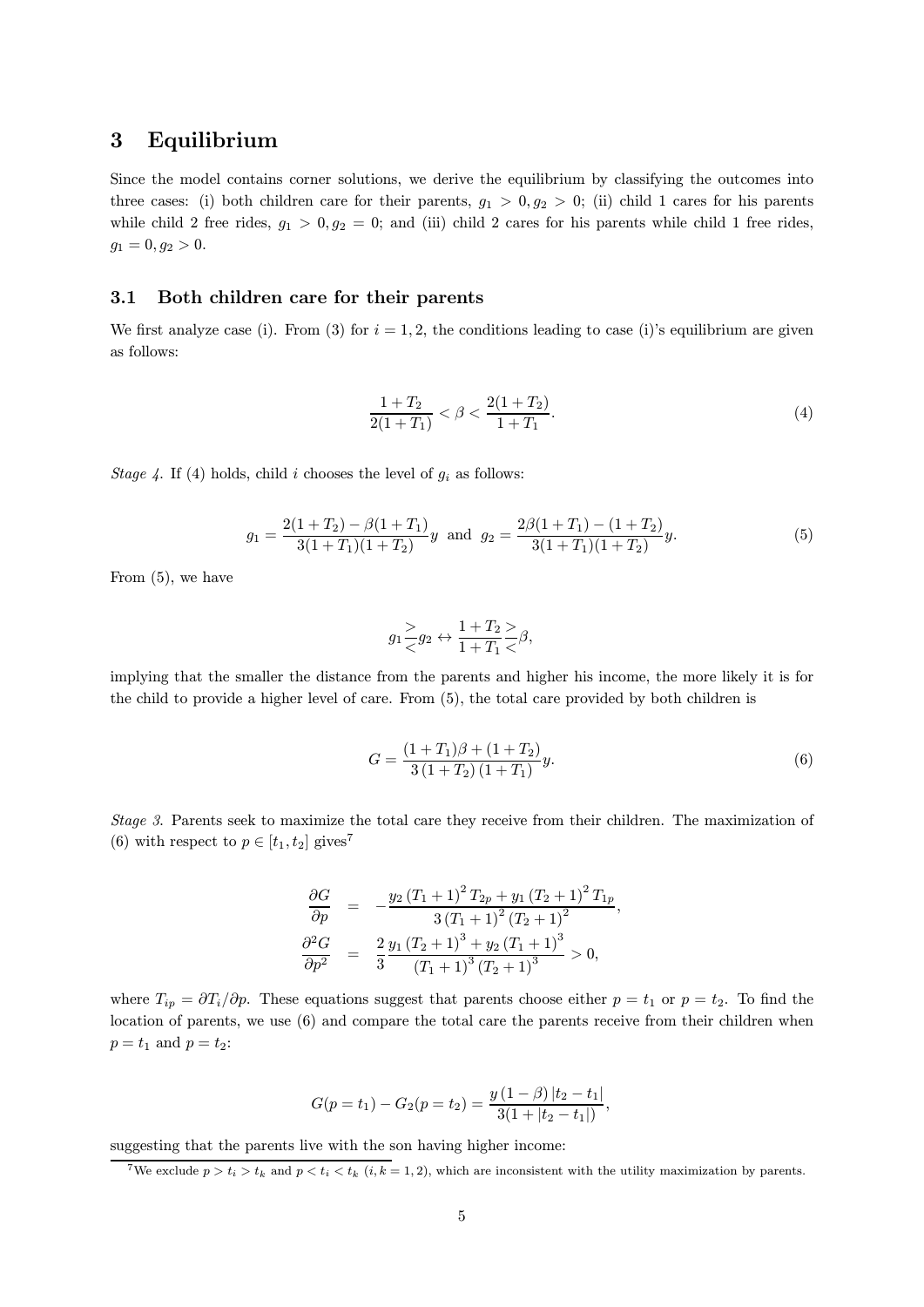$$
p = t1 \text{ if } \beta < 1
$$
  
\n
$$
p = t1 \text{ or } t2 \text{ if } \beta = 1
$$
  
\n
$$
p = t2 \text{ if } \beta > 1
$$
\n(7)

The parents' choice of location is quite natural because they expect the son with higher income to provide better care.

Stage 2. The younger son (child 2) chooses his location to maximize his utility. Since the parents' location, given by (7), depends on the relative income of the siblings, we investigate the location choice of children as follows:

(a) When child 1's income is higher than child 2's income  $(\beta < 1)$ .

From (7),  $p = t_1$ . Defining  $\tau_2 \equiv |t_2 - t_1|$ , the budget constraint of child 2 can be given by  $y_2 =$  $x_2 + (1 + \tau_2)g_2$ , where  $g_2 = [2\beta - (1 + \tau_2)]y/3(1 + \tau_2)$ . By substituting this equation into (1), we have the utility of child 2 in the second stage as follows:

$$
U_2 = \frac{(1 + \beta + \tau_2 \beta)^2}{9(1 + \tau_2)} y^2.
$$

From the maximization of  $U_2$ , given  $t_1$ , we have

$$
\frac{\partial U_2}{\partial \tau_2} = \frac{\tau_2(\tau_2 + 2)(1 + \beta)(1 - \beta)}{9(\tau_2 + 1)^2} y^2 > 0,
$$
\n(8)

Since  $\beta$  < 1, (8) implies that child 2 lives as far away from his brother as possible. Depending on  $t_1$ , child 2 chooses either  $t_2 = 0$  or  $t_2 = 1$ .

To find the location of child 2, we need to derive the utility of child 2 when he lives at the corner point:

$$
U_2(t_2 = 0) = \frac{(1 + t_1 + \beta)^2}{9(1 + t_1)} y^2
$$
 and  $U_2(t_2 = 1) = \frac{(2 - t_1 + \beta)^2}{9(1 + (1 - t_1))} y^2$ ,

giving

$$
U_2(t_2 = 0) - U_2(t_2 = 1) = \frac{(2t_1 - 1)}{9} \frac{(t_1 + 1)(2 - t_1) - \beta^2}{(t_1 + 1)(2 - t_1)} y^2.
$$
\n(9)

Since  $\beta < 1$  and  $t_1 \in [0, 1]$ ,  $(t_1 + 1)(2 - t_1) - \beta^2 > 0$ . Thus, from (9), the response function of child 2 is

t<sup>2</sup> = 0 if t<sup>1</sup> > 0:5; t<sup>2</sup> = 0 or 1 if t<sup>1</sup> = 0:5; (10) t<sup>2</sup> = 1 if t<sup>1</sup> < 0:5:

(b) When child 2's income is higher than child 1's income  $(\beta > 1)$ .

In this case, as shown in (7),  $p = t_2$ ; thus, the budget constraint of child 2 is  $y_2 = x_2 + g_2$ , where  $g_2 = \left[\frac{2\beta(1 + \tau_2) - 1\right]y/3(1 + \tau_2)}{s}$ . As in case (a), the utility function of child 2 becomes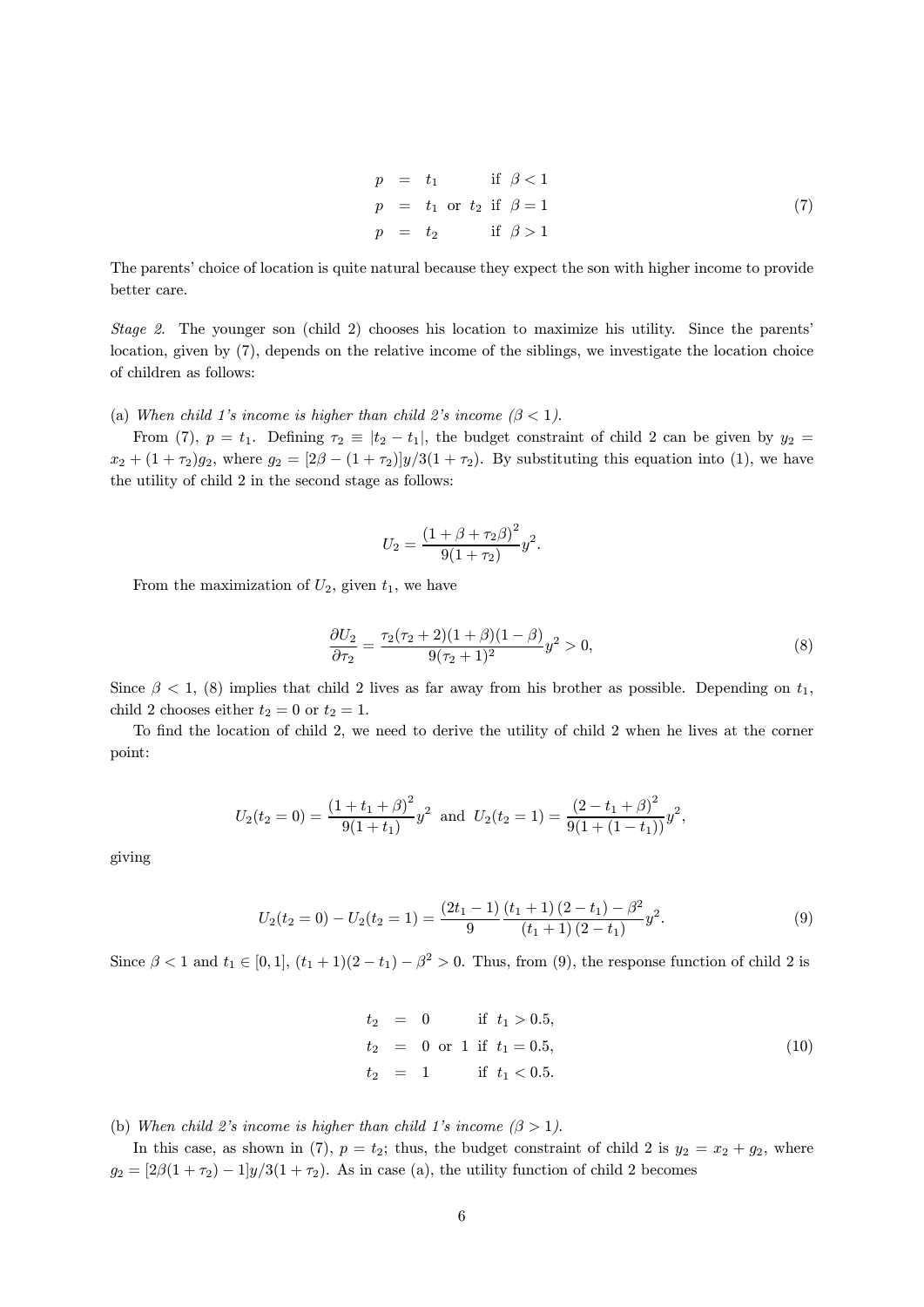$$
U_2 = \frac{(1 + (\tau_2 + 1)\beta)^2}{9(\tau_2 + 1)^2}y^2.
$$

Again, from the maximization of  $U_2$ , given  $t_1$ , we have

$$
\frac{\partial U_2}{\partial \tau_2} = -\frac{2y^2\left(1 + (\tau_2 + 1)\beta\right)}{9\left(\tau_2 + 1\right)^3} < 0.
$$

Thus, child 2 chooses  $t_2$  to satisfy  $\tau_2 = |t_2 - t_1| = 0$ , implying that he lives as close to his brother as possible:

$$
t_2 = t_1. \tag{11}
$$

Stage 1. From  $(10)$  and  $(11)$ , Child 1's location choice in the first stage affects child 2's location choice in the second stage. Child 1 knows that his location would influence child 2's location choice and thus strategically chooses his location before his younger brother makes his choice.

(a) When child 1's income is higher than child 2's income  $(\beta < 1)$ .

By inserting  $(2)$ ,  $(5)$ , and  $(7)$  into  $(1)$ , we have the objective function of child 1 in the first stage as follows:

$$
U_1 = \frac{(y_1 + y_2 + |t_2 - t_1|y_1)^2}{9(|t_2 - t_1| + 1)^2},
$$

where  $t_2$  in this equation is given by (10). The first-order conditions for the maximization problem are thus obtained from

$$
\frac{\partial U_1(t_2=0)}{\partial t_1}=-\frac{2y_2(y_1+y_2+t_1y_1)}{9(t_1+1)^3}<0 \text{ and } \frac{\partial U_1(t_2=1)}{\partial t_1}=\frac{2y_2(y_2+(2-t_1)y_1)}{9(2-t_1)^3}>0.
$$

Thus, in any case, child 1 minimizes  $|t_2 - t_1|$ . The reason why child 1 minimizes his distance from child 2 is simple. Child 1 expects his parents to live with him and wants to make child 2 participate in caregiving. To enable child 2 care for the parents, child 1 tries to live as near to him as possible. However, child 1 cannot reside with child 2 because child 2 would always move away from child 1 to avoid the burden of caring for their parents. Given the reaction of child 2, represented by (10), a possible equilibrium is child 1 choosing  $t_1 = 0.5$ , minimizing  $|t_2 - t_1|$ . That is, child 1 chooses to live at 0.5 to minimize the distance from child 2 and expects the second-born child to adjust by living away in the second stage. In this case, child 2 is indifferent between choosing  $t_1 = 0$  and  $t_1 = 1$ , and, once he chooses either  $t_1 = 0$  or  $t_1 = 1$ , he has no incentive to move.

Summarizing the results, we have the following proposition.

#### **Proposition 1.** Suppose that child 1's income is higher than child 2's income  $(\beta < 1)$ . Then, the parent lives with child 1 at  $p = t_1 = 0.5$ , while child 2 lives at either of the end points  $t_2 = 0$  or  $t_2 = 1$ .

From the information of equilibrium location pattern in (5) and (6), we have the following corollary: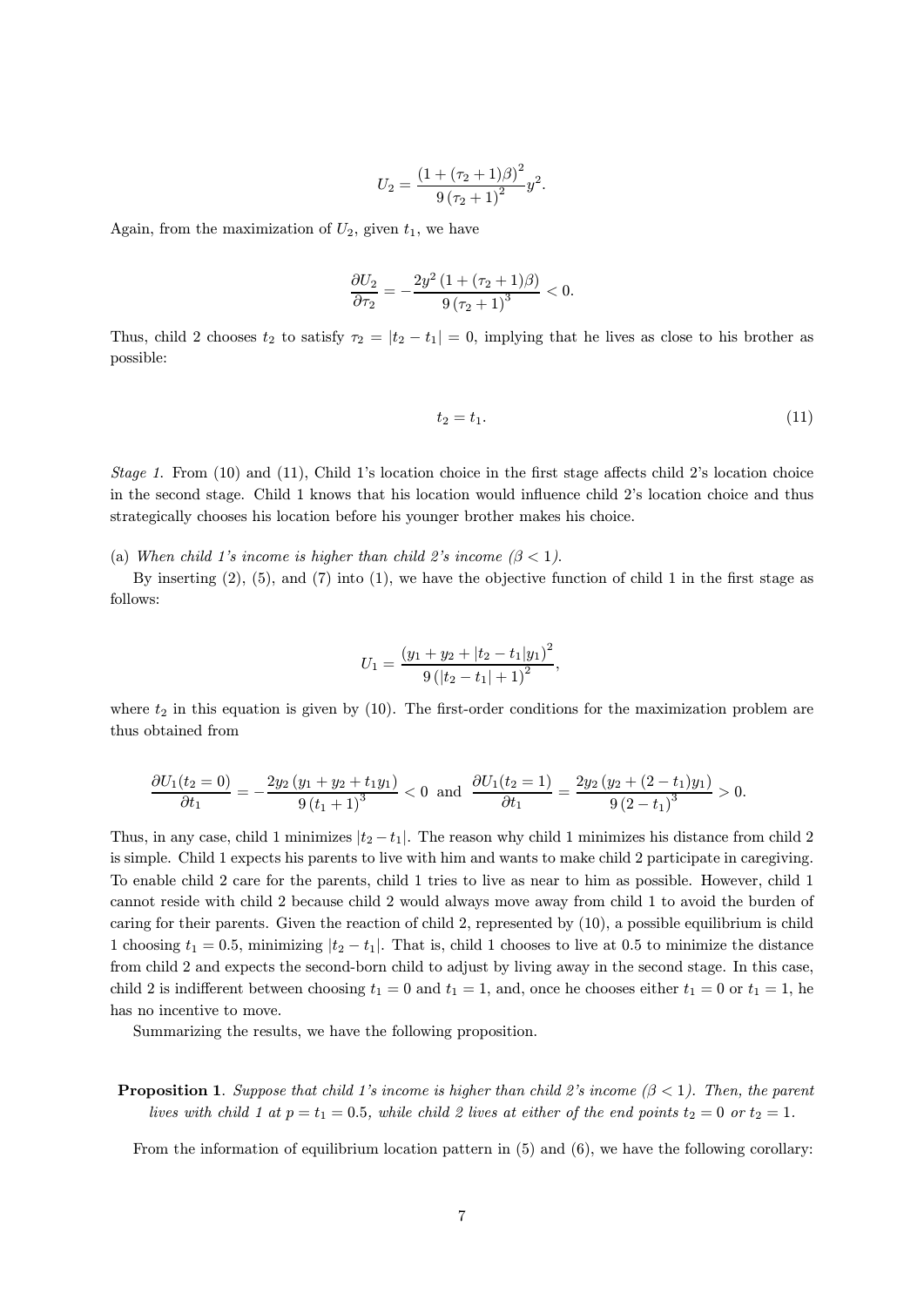**Corollary 1.** Suppose that 1's income is higher than child 2's income  $(\beta < 1)$ . Then,  $g_1 = 2(3-\beta)y/9$ ,  $q_2 = (4\beta - 3)y/9$ ,  $q_1 - q_2 = (3 - 2\beta)y > 0$ , and  $G = (3 + 2\beta)y/9$ .

From (4), the equilibrium characterized by Proposition 1 and Corollary 1 holds if  $0 < \beta < 3/4$ , by which  $g_1 > 0$  and  $g_2 > 0$  hold.

(b) When child 2's income is higher than child 1's income  $(\beta > 1)$ .

From  $(11)$ , we obtain child 1's utility in the first stage as follows:

$$
U_1 = \frac{1}{9} (y_1 + y_2)^2,
$$

implying that child 1's location is not uniquely determined. With (7) and (11), this directly leads to the following proposition.

**Proposition 2.** Suppose that child 2's income is higher than child 1's income  $(\beta > 1)$ . Then, the parent and the two children live together somewhere (denoted by  $\bar{t}_1$ ) in the unit space  $p = t_2 = t_1 = \bar{t}_1$ .

From the information of equilibrium location in (5) and (6), we have the following corollary:

Corollary 2. Suppose that child 1's income is higher than child 2's income  $(\beta > 1)$ . Then,  $g_1 =$  $(2 - \beta)y/3$ ,  $g_2 = (2\beta - 1)y/3$ ,  $g_1 - g_2 = 1 - \beta < 0$ , and  $G = (1 + \beta)y/3$ .

From (4), the equilibrium characterized by Proposition 2 and Corollary 2 holds if  $1 < \beta < 2$ , by which  $g_1 > 0$  and  $g_2 > 0$  hold.

From Proposition 2, everyone chooses the same location and the second-born child becomes the primary caregiver. In the range  $(1 < \beta < 2)$ , a small income gap leads to an interior solution such that both sons are involved in the care of their parents. Since the second-born child has higher income, he provides more care. The parents live at the same location of the second-born child to increase the care received from the primary caregiver. Since the second-born child knows this, he tries to live at the same location of the first-born child to make his brother participate more in caregiving. The first-born child is then indifferent to his location because he knows that his younger brother, the primary caregiver, would follow his choice.

#### 3.2 Corner solutions

In the previous subsection, we restricted our analysis to the case of interior solution in which both children care for their parents. We now study the equilibrium pattern when  $3/4 < \beta < 2$  does not hold. In this case, only one child cares for his parents and the other free rides on his brother.

(a) When child 1's income is sufficiently higher than child 2's income  $(\beta < 3/4)$ .

We first consider the case of  $\beta < 3/4$ . Here, child 2 does not have sufficient income to care for his parents; thus, child 1 cares for his parents and child 2 free rides,  $g_1 > 0$ , and  $g_2 = 0$ . In the fourth stage, the care provided by each child is, respectively,

$$
g_1 = G = \frac{y}{2(1+|p-t_1|)} \text{ and } g_2 = 0.
$$
 (12)

In the third stage, the parents maximize  $G = 0.5y/(1 + |p - t_1|)$  with respect to p, with the result that they live with child 1,  $p = t_1$ . In the second stage, child 2 accounts for  $p = t_1$ . From this equation,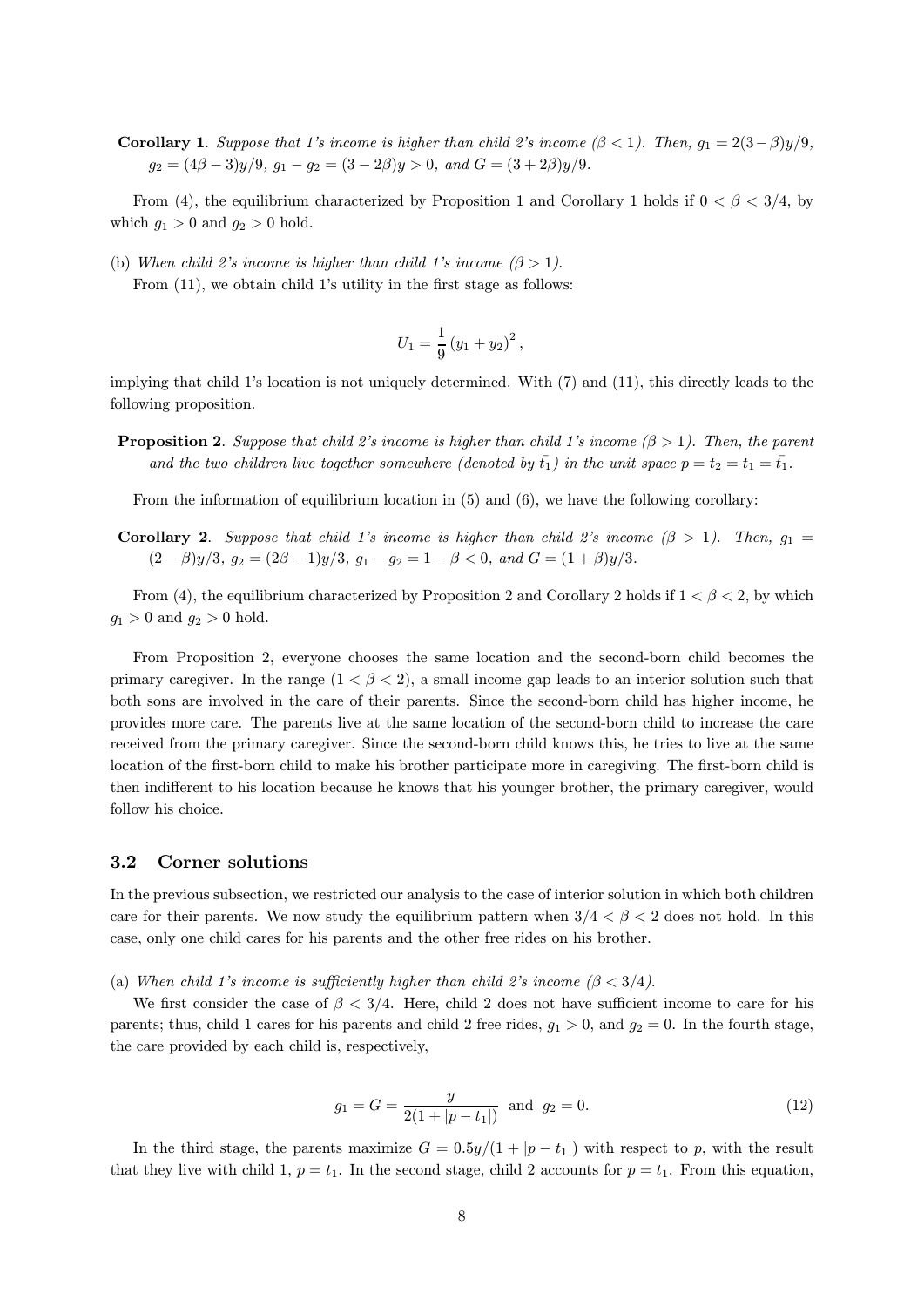the utility of child 2 is  $U_2 = \beta y^2/2$ , which does not depend on  $t_2$ , suggesting that the location of child 2 is indeterminate. We here denote  $\bar{t_2}$  as child 2's location. Finally, in the first stage, child 1 chooses his location to maximize his utility,  $U_1 = y^2/4$ ; this is so because  $p = t_1$  and  $t_2 = \bar{t_2}$ . Since the utility of child 1 is independent of  $t_1$ , the location of child 1 is indeterminate. We express child 1's location as  $\bar{t_1}$ . In this case, we have  $g_1 = y/2 > g_2 = 0$ .

(b) When child 2's income is sufficiently higher than child 1's income  $(\beta > 2)$ .

We next consider the case where child 2 cares for his parents and child 1 free rides; this happens when  $\beta > 2$ . In the fourth stage, given  $g_1 = 0$ , child 2 chooses  $g_2$  so as to maximize his utility; thus, we have

$$
g_2 = G = \frac{\beta y}{2(1 + |t_2 - p|)}.\tag{13}
$$

In the third stage, the parents maximize  $(13)$  with respect to p, implying that the parents live with child 2,  $p = t_2$ . Child 2 accounts for  $p = t_2$  in the second stage, and his utility is given by  $U_2 = \beta^2 y^2/4$ ; this does not depend on  $t_2$ , suggesting that the location of child 2 is indeterminate. We thus obtain  $\bar{t_2}$  as child 2's location. Finally, in the first stage, with  $p = t_2$  and  $t_2 = \bar{t}_2$ , child 1 chooses his location to maximize his utility,  $U_1 = \beta y^2/2$ . Since  $U_1$  is independent of  $t_1$ , child 1's location is indeterminate. We express child 1's location as  $\bar{t_1}$ .

Summarizing the location pattern in case of corner solutions, we have the following proposition.

**Proposition 3.** (i) When child 1's income is sufficiently higher than child 2's income  $(\beta < 3/4)$ , the parents and child 1 live together somewhere in the unit space denoted by  $\bar{t}_1 \in [0,1]$ ,  $p = t_1 = \bar{t}_1$ , and child 2 is the sole occupant of  $\bar{t}_2 \in [0,1]$ .

(ii) When child 2's income is sufficiently higher than child 1's income  $(\beta > 2)$ , the parents and child 2 live together somewhere in the unit space denoted by  $\bar{t_2} \in [0,1]$ ,  $p = t_2 = \bar{t_2}$ , and child 1 is the sole occupant of  $\bar{t}_1 \in [0,1]$ .

Corollary 3. (i) When  $\beta < 3/4$ ,  $g_1 = y/2 = G$  and  $g_2 = 0$ ; (ii) When  $\beta > 2$ ,  $g_1 = 0$  and  $g_2 = \beta y/2 = G$ .

Figure 2 summarizes the results.



Figure 2. Equilibrium pattern

Note.  $\bar{t_1}$  and  $\bar{t_2}$  take arbitrary values in the unit space.

In range  $1(R_1)$ , the parents live with the elder son and only he takes care of them; both sons are indifferent to their location. The mechanism of this result is interpreted as follows: since the first-born child has more income and the income gap is sufficiently large, he takes the whole responsibility of taking care of his parents. Knowing that only the first-born child takes care of them, the parents choose the same location as the first-born child to receive care from him. For the second-born child, the location choice does not matter since the large income gap enables him to avoid the duty of caregiving. For the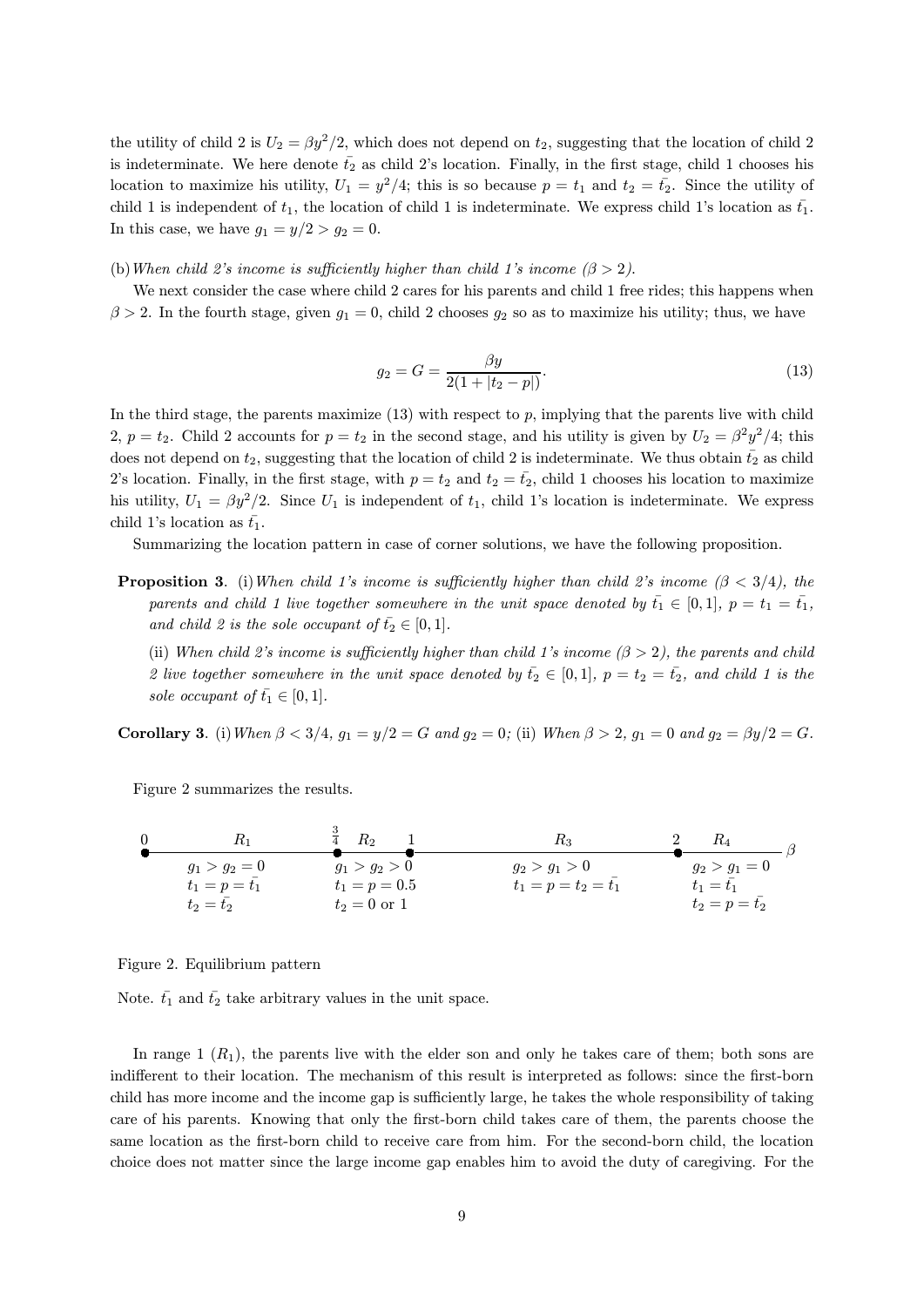first-born child, since his location choice does not affect his younger brother's caregiving behavior and because his parents follow him, he too is indifferent to the location choice.

Range  $4(R_4)$  applies to the opposite case of the corner solution result in range 1: the parents live with the second-born child and only he takes care of them; both sons are indifferent to their location choice. In this situation, only the rich younger son provides care for their parents, and in order to reduce the cost from distance to the larger caregiving son's provision, the parents choose to live in the same location of the second-born child. Knowing well that his elder brother will not take care of their parents and that they will follow him, the second-born child becomes indifferent to his location choice. Moreover, the first-born child too is indifferent because it does not affect the behavior of his parents and his younger brother's provision.

#### 4 Discussion

#### 4.1 Comparative statics

In this section, we consider how a change in the relative income of child 1 and child 2 influences overall care, G. For this analysis, we consider a change in  $\beta$ , that is, a change in the aggregate income of both children, keeping child 1's income constant.

We now redefine four regimes according to the level of  $\beta$ , namely, Regime 1 ( $\beta$  < 3/4), Regime 2  $(3/4 < \beta < 1)$ , Regime 3  $(1 < \beta < 2)$ , and Regime 4  $(2 < \beta)$ . The care provided,  $G<sup>j</sup>$ , in each regime  $(j = 1, 2, 3, 4)$  is given by  $G^1 = y/2$ ,  $G^2 = (3 + 2\beta)y/9$ ,  $G^3 = (1 + \beta)y/3$ , and  $G^4 = \beta y/2$ , respectively. These outcomes clearly show that an increase in  $\beta$  leads to a rise in  $G^j$  except for Regime 1. This argument is summarized in Figure 3.

To interpret the effects of an increase in child 2's income on the total contribution, consider first Regime 1 where the income of child 2 is sufficiently small. When  $\beta < 3/4$ , the income of child 2 is so small that he does not take care of his parents,  $g_2 = 0$ , and free rides on the care provided by child 1. In this case, child 1 lives with his parents,  $p = t_1$ , and chooses  $g_1 = y/2$ . In this context, an increase in child 2's income, represented by an increase in  $\beta$ , changes neither the location pattern nor contribution level. Once  $\beta$  exceeds 3/4, however, child 2 takes care of his parents. Aware of child 2's incentives to take care of his parents, child 1 chooses  $t_1$  in the first stage so that child 2 becomes more involved in the care of their parents. However, child 2 benefits from second-mover advantage and lives away from his parents and brother. Although an increase in child 2's income allows him to provide a positive amount of care, it reduces the contribution of child 1: An increase in  $g_2$  allows child 1 to free ride on child 2's contribution and reduces his contribution. The positive effects of an increase in child 2's income on child 2's contribution outweighs the negative (substitution) effects on child 1's contribution, and thus the total amount of private contribution increases.

Once  $\beta$  exceeds 1, an increase in child 2's income increases the contribution through three channels, ultimately leading to discontinuity at  $\beta = 1$ . First, an increase in child 2's income increases the contribution of child 2 through the income effect channel. Second, once  $\beta$  exceeds 1, the parents change their location and decide to live with child 2, reducing the contribution of child 1, and therefore child 2 increases his contribution. Third, although child 1 tries to live away from his parents as well as child 2 in the first stage, child 2 follows child 1 and decides to live together so as to make child 1 take the burden of care, and thereby increases the care provided by child 1.

Finally, when  $\beta$  exceeds 2, child 1 free rides on child 2's contribution by choosing  $q_1 = 0$ . This leads child 2 to live with his parents, thereby reducing the cost of care. The reduction in cost enables child 2 to contribute more for the care of his parents, and thus the total amount of care increases.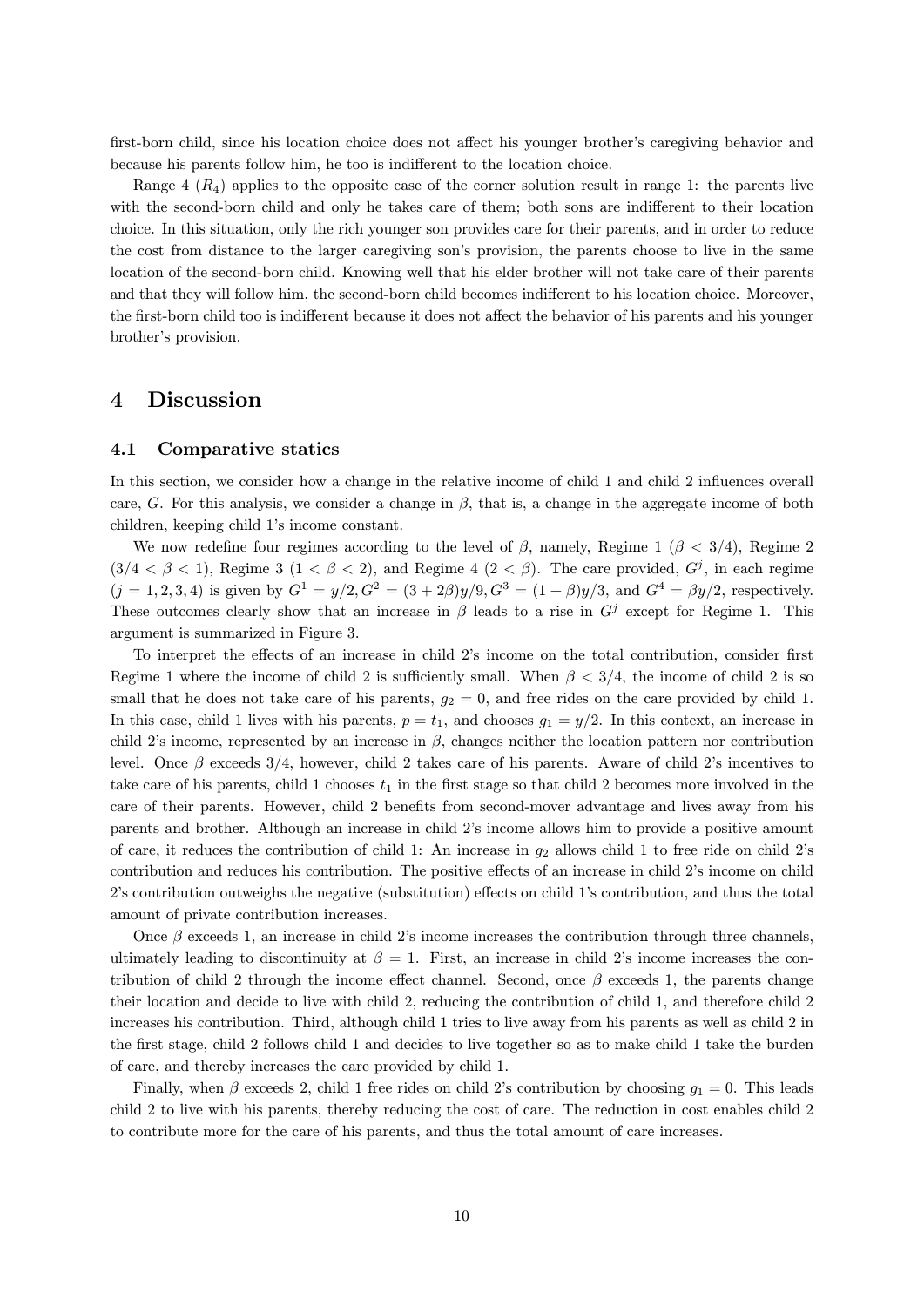

Figure 3. Total care provided by both children

#### 4.2 Cooperation in provision of care

In this section, we analyze how the location pattern changes when the model is extended to incorporate cooperative behavior. <sup>8</sup> We derive the equilibrium when children cooperate in the fourth stage. Since the provision of care for parents has the property of public goods, the total amount of care for parents tends to be inefficiently low. This creates the scope for cooperation between siblings to care for parents.

Assume that, given the location pattern determined in the first, second, and third stages, the siblings cooperate to maximize their joint utilities when caring for their parents. The objective function in the first stage is, thus, given by  $U_1 + U_2$ . The maximization gives the following condition:

$$
\begin{array}{rcl} g_1 & = & \displaystyle \frac{(1+\beta)y}{2(T_1+1)} \ \ \text{and} \ \ g_2 = 0 \ \ \text{if} \ \ T_2 > T_1, \\ g_2 & = & \displaystyle \frac{(1+\beta)y}{2(T_2+1)} \ \ \text{and} \ \ g_1 = 0 \ \ \text{if} \ \ T_2 < T_1, \end{array}
$$

where  $T_1 \equiv |p - t_1|$  and  $T_2 \equiv |t_2 - p|$ .

The parents anticipate these outcomes in the third stage and choose their location; they choose to live with child 1 ( $p = t_1$  and therefore  $T_1 = 0$ ) if  $T_2 > T_1$  and with child 2 ( $p = t_2$  and therefore  $T_2 = 0$ ) if  $T_2 < T_1$ . In the second stage, the utility of child 2 is given by  $U_2 = \beta(1+\beta)y^2/2$  when  $T_2 > T_1$  and  $U_2 = (\beta - 1)(1 + \beta)y^2/4$  when  $T_2 < T_1$ . In both cases,  $U_2$  does not depend on  $t_2$ , and the location of child 2 in the second stage is not uniquely determined. In this case, the utility of child 1 in the first stage is given by  $U_1 = (1 + \beta)y^2/2$ , indicating that the location choice does not change the utility, and  $t_1$  is not determined.

The total amount of care provided jointly to parents is given by  $G^c = (1+\beta)y/2 > G^j$   $(j = 1, 2, 3, 4)$ , implying that cooperation between siblings increases the amount of care given to parents. This analysis reveals a slight change in location pattern. When the siblings do not cooperate in providing care, we have

<sup>8</sup>Reiner and Sielder (2009) also present an insightful model where the siblings negotiate at the fourth stage of care provision and their choice of employment and location affect their bargaining power.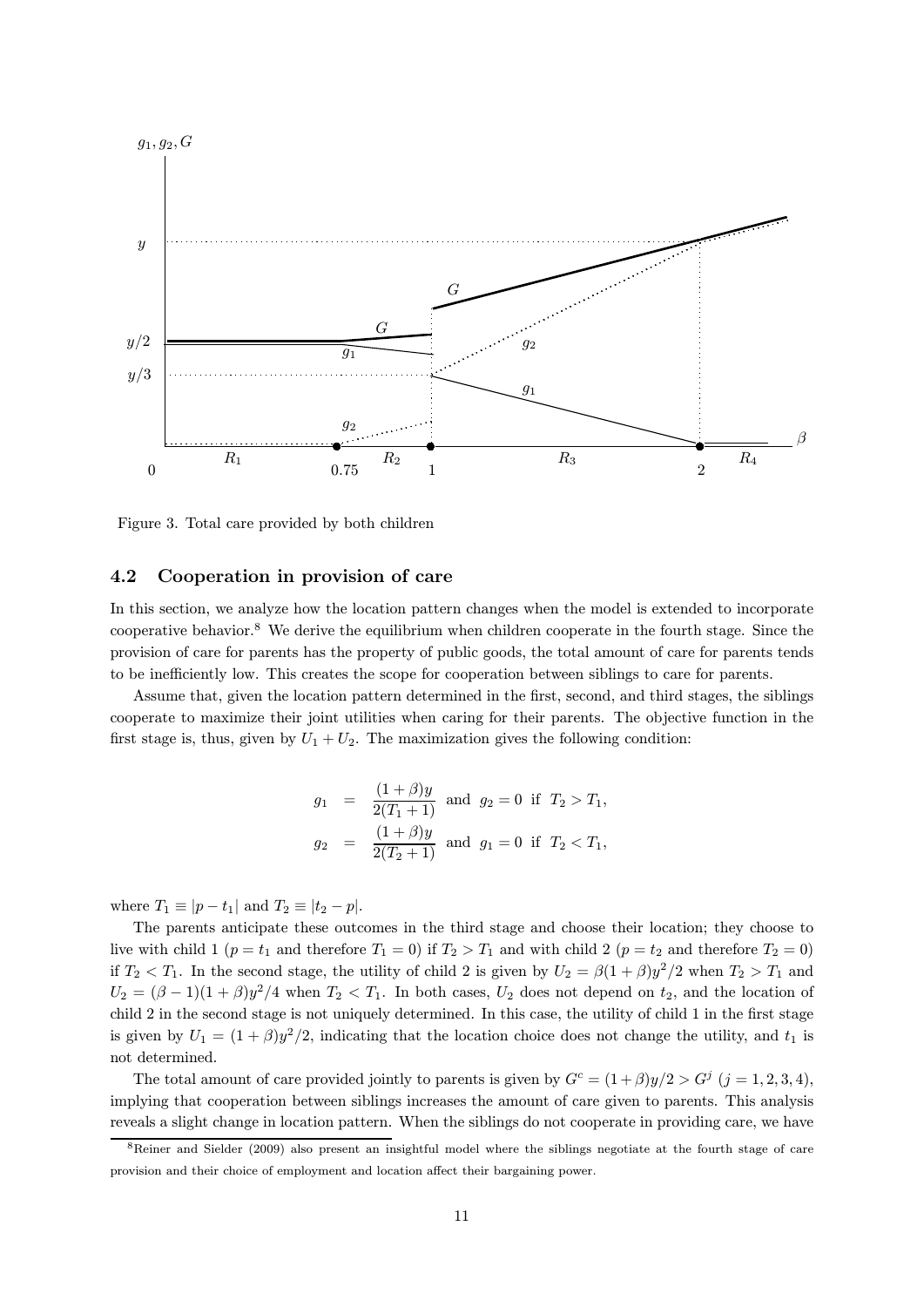four equilibrium patterns: see Figures 2 and 3 for regimes 1–4. However, when the siblings cooperate, only one child provides care and regimes 2 and 3 disappear.

#### 4.3 When parents do not migrate

So far, we assumed that parents freely migrate after their children choose their location. This setting is plausible if the cost for parents' location change is sufficiently small. However, it could also be difficult for the parents to migrate because of the high migration cost attributable to age-related illnesses or attachment to home. In this section, we examine how the care provision and location choice change when the parents do not migrate. Since the analysis is based on the model already presented in section 3, we present a brief description of the model here.

The timing of the game is now given as follows: In the first stage, child 1 chooses location  $t_1$ ; in the second stage, child 2 chooses location  $t_2$ ; and in the final stage, both children decide on their levels of care  $(g_1, g_2)$  simultaneously.

Since no changes are needed in the final-stage outcome,  $(4)-(6)$  hold. Without any loss of generality, we assume that the parents locate at  $p = 0$ , indicating that  $t_i$  directly represents the distance of child i from the parents.

In the second stage, child 2 maximizes his utility, given by

$$
U_2 = \frac{(1+t_2) + (1+t_1)\beta}{3(1+t_1)\sqrt{1+t_2}}y.
$$

The first- and second-order conditions are respectively given as follows:

$$
\frac{\partial U_2}{\partial t_2} = \frac{(1+t_2) - (1+t_1)\beta}{6(1+t_1)\left(\sqrt{1+t_2}\right)^3}y,\tag{14}
$$

$$
\frac{\partial^2 U_2}{\partial t_2^2} = \frac{y}{4\left(\sqrt{1+t_2}\right)^5} \left(\beta - \frac{1+t_2}{3(1+t_1)}\right) > 0. \tag{15}
$$

The sign of  $(14)$  is ambiguous because the marginal benefit and marginal cost of living away from parents work in opposite directions. If child 2 lives away from his parents, he leaves to his older brother the responsibility to provide more caregiving, which thus increases the cost of caregiving. The last inequality in (15) comes from (4), which shows that the location choice of child 2 becomes the corner solution at either  $t_2 = 0$  or  $t_1 = 1$ . Specifically, his choice is determined by the following equation:

$$
U_2(t_2 = 1) - U_2(t_2 = 0) = \frac{y(2 - \sqrt{2})}{6} \left( \frac{\sqrt{2}}{1 + t_1} - \beta \right).
$$
 (16)

From  $(16)$ , we have the reaction function of child 2 as follows:

$$
t_2 = 0
$$
 if  $\beta > \frac{\sqrt{2}}{1+t_1}$ , (17)

$$
t_2 = 0 \text{ or } 1 \text{ if } \beta = \frac{\sqrt{2}}{1+t_1},
$$
 (18)

$$
t_2 = 1
$$
 if  $\beta < \frac{\sqrt{2}}{1+t_1}$ . (19)

Equations  $(17)-(19)$  show that the location choice of child 1 in the first stage affects the location choice of child 2 in the second stage. Child 1 recognizes its influence on child 2's location choice and hence strategically chooses where to live before his younger brother does.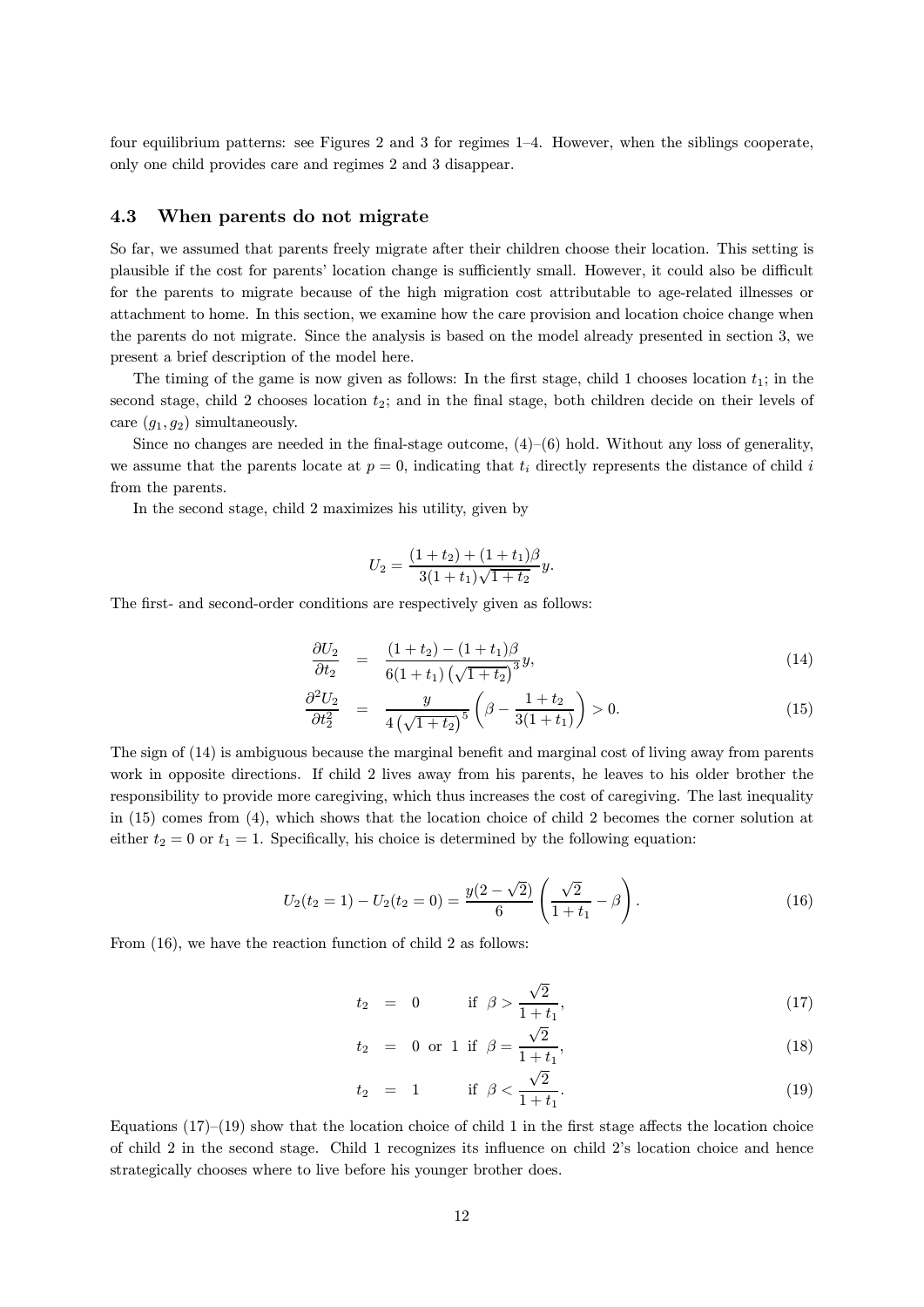To examine the location choice of child 1, first, assume that child 1 chooses  $t_i$  to satisfy  $\beta > \sqrt{2}/(1+t_1)$ . This choice forces child 2 to live with his parents; that is,  $t_2 = 0$ . In this case, (4) is limited to

$$
\frac{\sqrt{2}}{1+t_1} < \beta < \frac{2}{1+t_1}.\tag{20}
$$

When  $(20)$  is satisfied, the care provided by each child can be given respectively by

$$
g_1 = \frac{2 - \beta(1 + t_1)}{3(1 + t_1)}y \text{ and } g_2 = \frac{2\beta(1 + t_1) - 1}{3(1 + t_1)}y.
$$
 (21)

To derive the location of child 1 in the first stage, we insert  $(21)$  into the utility function of child 1. The objective function of child 1 in the first stage then becomes

$$
U_1 = \frac{1 + (1 + t_1)\beta}{3\sqrt{1 + t_1}}y.
$$

The first- and second-order conditions for the maximization problem are thus obtained, respectively, by

$$
\frac{\partial U_1}{\partial t_1} = \frac{(1+t_1)\beta - 1}{6\left(\sqrt{1+t_1}\right)^3} y,\tag{22}
$$

$$
\frac{\partial^2 U_1}{\partial t_1^2} = \frac{3 - (1 + t_1)\beta}{12\left(\sqrt{1 + t_1}\right)^5} y > 0.
$$
\n(23)

The last inequality in (23) comes from (20), indicating that the location choice of child 1 becomes the corner solution at either  $t_1 = 0$  or  $t_1 = 1$ . To determine child 1's choice, we check the sign of

$$
U_1(t_1 = 1) - U_1(t_1 = 0) = \frac{y(2 - \sqrt{2})}{3\sqrt{2}} \left(\beta - \frac{\sqrt{2}}{2}\right)
$$

We find that

$$
t_1 = 1
$$
 if  $\beta > \frac{\sqrt{2}}{2}$ , (24)

:

$$
t_1 = 0 \text{ or } 1 \text{ if } \beta = \frac{\sqrt{2}}{2},
$$
 (25)

$$
t_1 = 0 \quad \text{if } \beta < \frac{\sqrt{2}}{2}.
$$
 (26)

Since (17) and (24) can hold at the same time,  $t_1 = 1$  and  $t_1 = 0$  can be an equilibrium. In this case, from (20),  $\sqrt{2}/2 < \beta < 1$  ensures that both children care for their parents. In contrast, (17) and (24) do not hold at the same time, and hence,  $t_1 = 0$  and  $t_2 = 0$  do not hold at equilibrium.

We can similarly derive the equilibrium location when (19) holds, and hence the equilibrium can be summarized as follows.<sup>9</sup>:

**Proposition 4.** Suppose that the parents do not migrate. (i) If  $\sqrt{2}/2 < \beta < 1$ , then  $t_1 = 1$  and  $t_2 = 0$ . In this case, the care provided by each child is given by  $g_1 = (1 - \beta)y/3$  and  $g_2 = (4\beta - 1)y/6$ , respectively; (ii) If  $1 < \beta < \sqrt{2}$ , then  $t_1 = 0$  and  $t_2 = 1$ . In this case, the care provided by each child is given by  $g_1 = (4 - \beta)y/6$  and  $g_2 = (\beta - 1)y/3$ , respectively.

<sup>&</sup>lt;sup>9</sup>For the proof, see Komura and Ogawa (2015).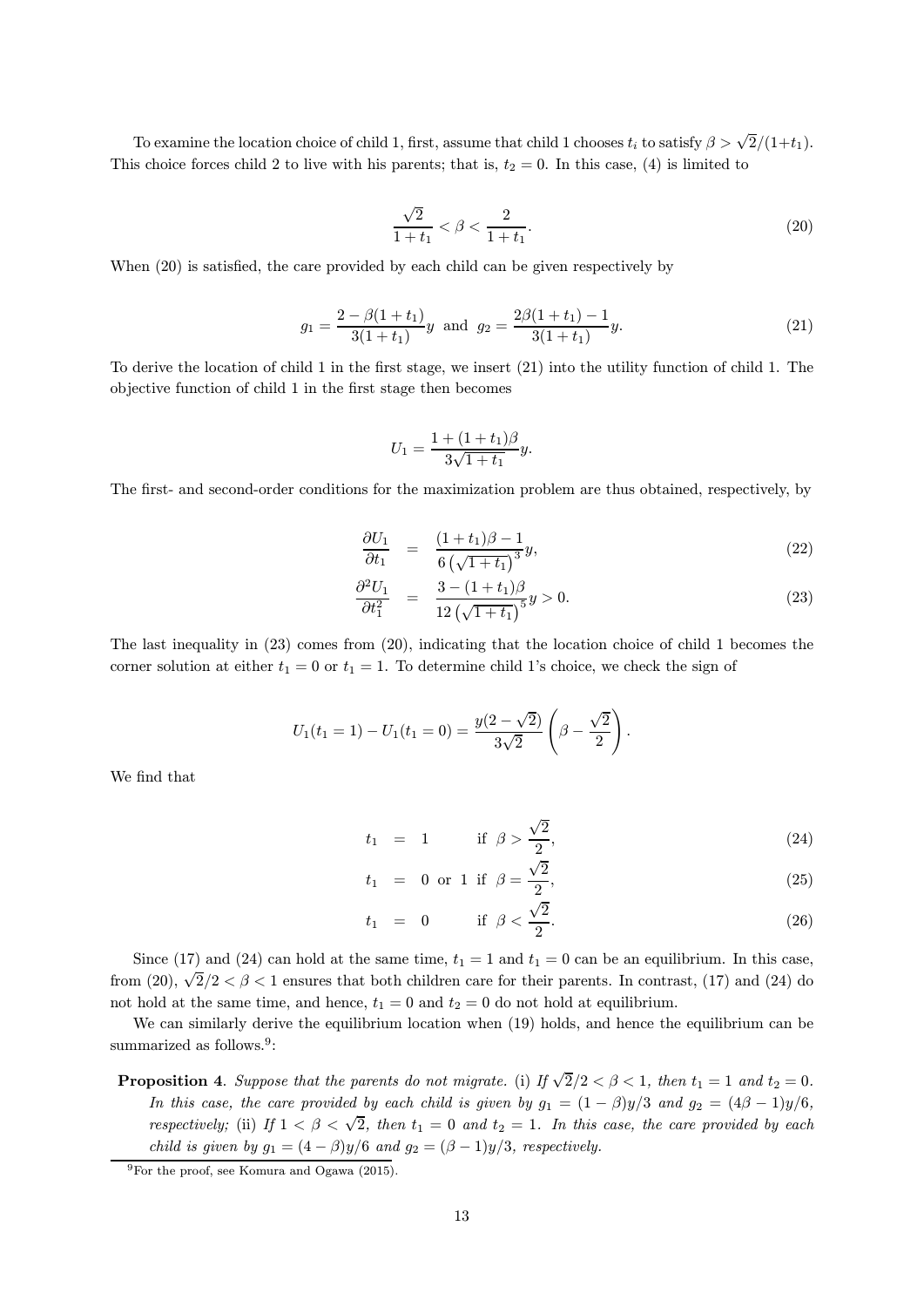We now address the equilibrium pattern when  $\sqrt{2}/2 < \beta < \sqrt{2}$  does not hold. Here, only one child cares for his parents and the other free rides. First, consider the case of  $\beta < \sqrt{2}/2$ . Here, child 2 does not have sufficient income to care for his parents, and hence, child 1 cares for his parents and child 2 free rides,  $g_1 > 0$ , and  $g_2 = 0$ . The care provided by each child is, respectively,  $g_1 = 0.5y/(1 + t_1)$  and  $g_2 = 0$ . Substituting these equations into the utility function of child 2, we have  $U_2 = 0.5\beta y^2/(1 + t_1)$ . Because the utility of child 2 does not depend on his location, he is indifferent to choosing his location, implying that child 1 cannot choose his location in the first stage to control the location of child 2 determined in the second stage. We denote the location choice of child 2 as  $\bar{t}_2 \in [0,1]$ . In this case, the utility of child 1 in the first stage is given by  $U_1 = 0.25y^2/(1 + t_1)$ . Thus, child 1 chooses  $t_1 = 0$  to maximize his utility.

When  $\sqrt{2} < \beta$ , the equilibrium location can be obtained in a similar manner. In this case, the income of child 1 is so small that he cannot care for his parents, and hence, child 2 cares for his parents while child 1 free rides,  $g_1 = 0$ , and  $g_2 > 0$ .

The equilibrium can be summarized as follows:

**Proposition 5.** Suppose that the parents do not migrate. (i) If  $\beta < \sqrt{2}/2$ , then  $t_1 = 0$  and  $t_2 = \bar{t_2}$ . In this case, the care provided by each child is  $g_1 = \beta y/2$  and  $g_2 = 0$ , respectively; (ii) If  $\sqrt{2} < \beta$ , then  $t_1 = \bar{t_1}$  and  $t_2 = 0$ . In this case, the care provided by each child is  $g_1 = 0$  and  $g_2 = \beta y/2$ , respectively.

When  $\beta < \sqrt{2}/2$ , child 2 has no preference on his location since he does not provide care to his parents. Child 1 cannot use his location to induce child 2 to choose a location he prefers. In addition, child 1 cares for his parents, and hence, he chooses to live with them to minimize the caregiving cost. A similar argument applies when  $\beta > \sqrt{2}$ .

The equilibrium pattern when parents do not migrate is depicted in Figure 4. When the income differential between the two siblings is large enough to satisfy  $\beta < \sqrt{2}/2$  or  $\beta \ge \sqrt{2}$  and one of the two cares for their parents and the other free rides, then child 1 cannot use his location as a strategic variable to control the location of his younger brother. In this case, the child who has the larger income lives with his parents and takes care of them while the other free rides.

| $R_1$           | $0.5\sqrt{2}$ $R_2$ | R2              | $\sqrt{2}$<br>$R_{\rm 4}$ |
|-----------------|---------------------|-----------------|---------------------------|
| $q_1 > q_2 = 0$ | $q_2 > q_1 > 0$     | $q_1 > q_2 > 0$ | $q_2 > q_1 = 0$           |
| $t_1 = p = 0$   | $t_1=1$             | $t_1 = p = 0$   | $t_1 = t_1$               |
| $t_2=t_2$       | $t_2 = p = 0$       | $t_2=1$         | $t_2 = p = 0$             |

Figure 4. Equilibrium pattern when the parents do not migrate

Note.  $\bar{t_1}$  and  $\bar{t_2}$  take arbitrary values in the unit space.

When the income differential between the two siblings is sufficiently small to lead both children care for their parents, child 1 uses his location choice to induce his younger brother to choose the location he desires. If child 1's income is larger than child 2's income, that is,  $\beta < 1$ , he realizes that his younger brother provides less care for his parents. To make him provide more care, child 1 moves to live far away from the parents, thus caring less for his parents. This action induces the younger brother to take more care of their parents, since the brothers are in a situation of strategic substitution in terms of caregiving. Since the younger brother cares for their parents more, he lives with them. A similar argument explains the location pattern when  $\beta > 1$ , in which case child 1 lives with his parents.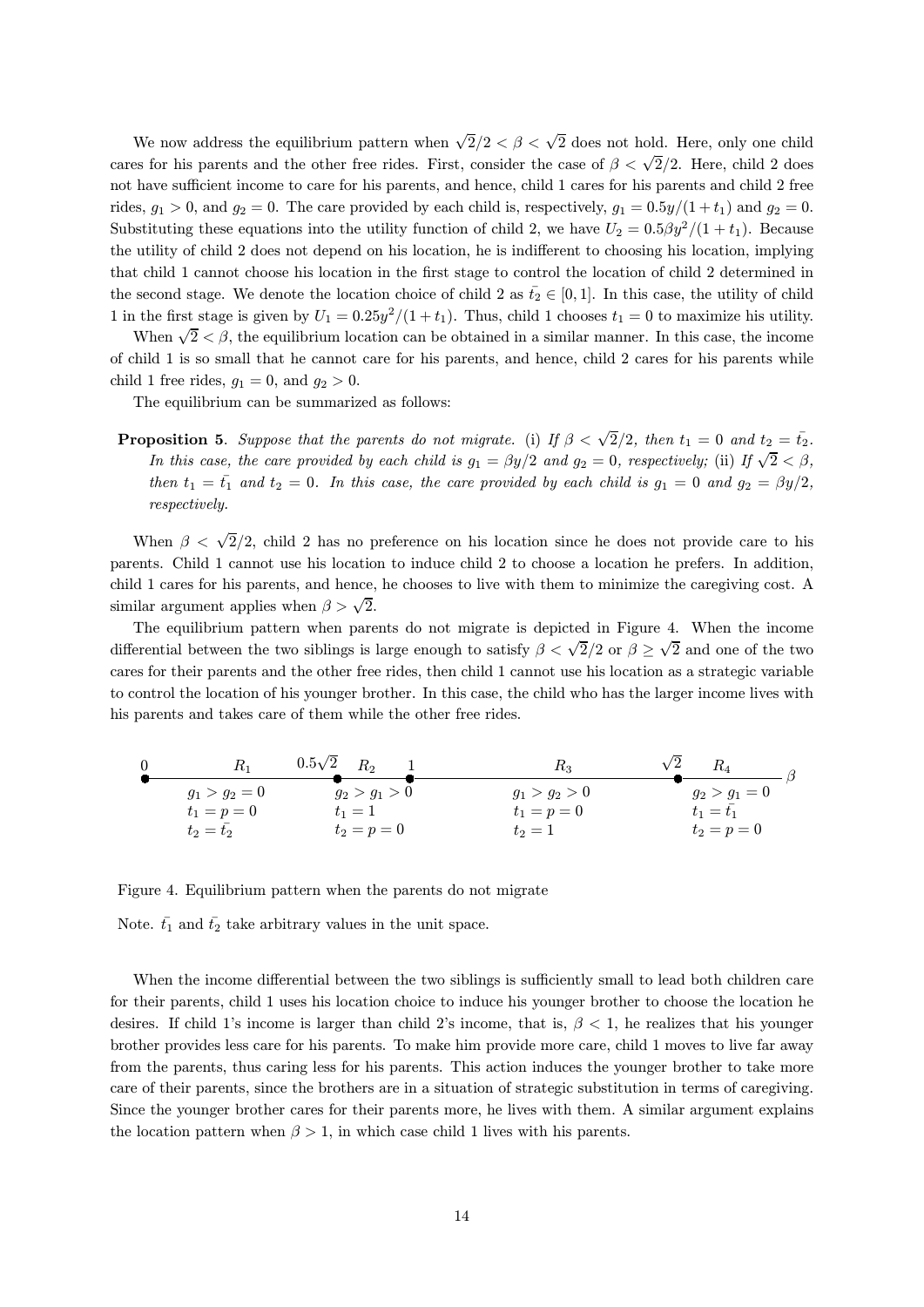## 5 Conclusion

In this study, we investigated the location choice and parents' care arrangements of two siblings considering their income differential. Specifically, we formulated a model wherein their caregiving decisions are influenced by their relative incomes as well as their distance from parents (i.e., the marginal caregiving cost), in line with Konrad et al. (2002)'s approach. We use this generalized model of income effects and examine two cases of care arrangements, given the income differential. First, when the income gap is sufficiently small, both children take part in caregiving. In this case, a strategic incentive exists to live far away from parents. This decision is taken because relative distance is a determinant of the care each child needs to provide and the older child can utilize his first-mover advantage (this case essentially corresponds to the result presented by Konrad et al. (2002)). Second, when the income differential is sufficiently large, the child earning more (either the older or younger child) takes the responsibility of caring for his parents irrespective of the other's location choice. This novel result makes a unique contribution to the body of knowledge on this topic; it partially explains the different care arrangements seen in Western and Eastern countries.

The possibility of the elder son taking care of his parents that this analysis found be partially supported by evidence from Japan. According to the National Institute of Population (1988), the first-born child tends to live with his/her parents in Japan. In case the parents have more than two children and they live with one of the children who married in the period 1955–1959, the ratio that the first-born son lived with his parents was 61.3%, whereas the ratio for other children was 32.9%. Although the ratio of the extended family declined over time, the tendency for parents to live with their first-born child has not changed. <sup>10</sup> In this sort of situation, the National Family Research of Japan (2003) observed the birth order effect that the elder child receives higher education on average.<sup>11</sup> We note this tendency from the case of two children born during the period 1956–1965, as an example. According to the data, the ratio of both children having the same education level was 54.2%, that of the elder child enjoying higher education level than the younger was 26.2%, and that of the opposite case was 19.5%. This trend of the elder child having higher education lasted up to the next cohort born in 1966–1975, showing that the ratio that the elder (younger) received higher education than the other was  $26.7\%$  (19.9%); for the cohort of 1976–85, this was 26.9% (21.3%). Studies have also explored the relationship between birth order and education level after controlling for the number of children in the household; many of them found that elder male children tend to receive higher education (Tomabechi, 2012). From the existing literature that showed a positive relationship between education and income, we can expect that the first-born child (son) enjoys higher income than the others, and, as stated, the first-born child tends to be the primary care giver in Japan.

Before concluding this study, some limitations need to be mentioned. First, we analyzed the behavior of siblings treating income as exogenous. However, future works should aim to endogenize income by including former decisions such as on educational and location choice. Second, distinguishing income into labor and non-labor income may enable a rich description of adult children's decisions, taking account of the price effect of the opportunity cost of caregiving, as in Byrne et al. (2009) and Antman (2012). Third, we specify the utility function to obtain analytical results. It is not surprising that our qualitative results hold in an appropriate range of preference parameters, but the results might be affected quantitatively if children have extreme preferences. Finally, considering the vast literature on care arrangements, future

 $10$ For instance, the ratio for the first-born son who married during the period 1985-1987 was 35.3% and that for others remained 23.0%. In the case of single child, the ratio that the child who married during 1955-1959 lived with his/her parents was  $45.0\%$ , which has consistently declined to  $25.0\%$  in 1985-1987.

<sup>&</sup>lt;sup>11</sup>National Family Research of Japan (2003) is a report on a large research survey held by Japan Society of Family Sociology in 2004. This targeted the Japanese citizens living in Japan and born in 1926-1975, the period often used in analysis to understand Japanese families.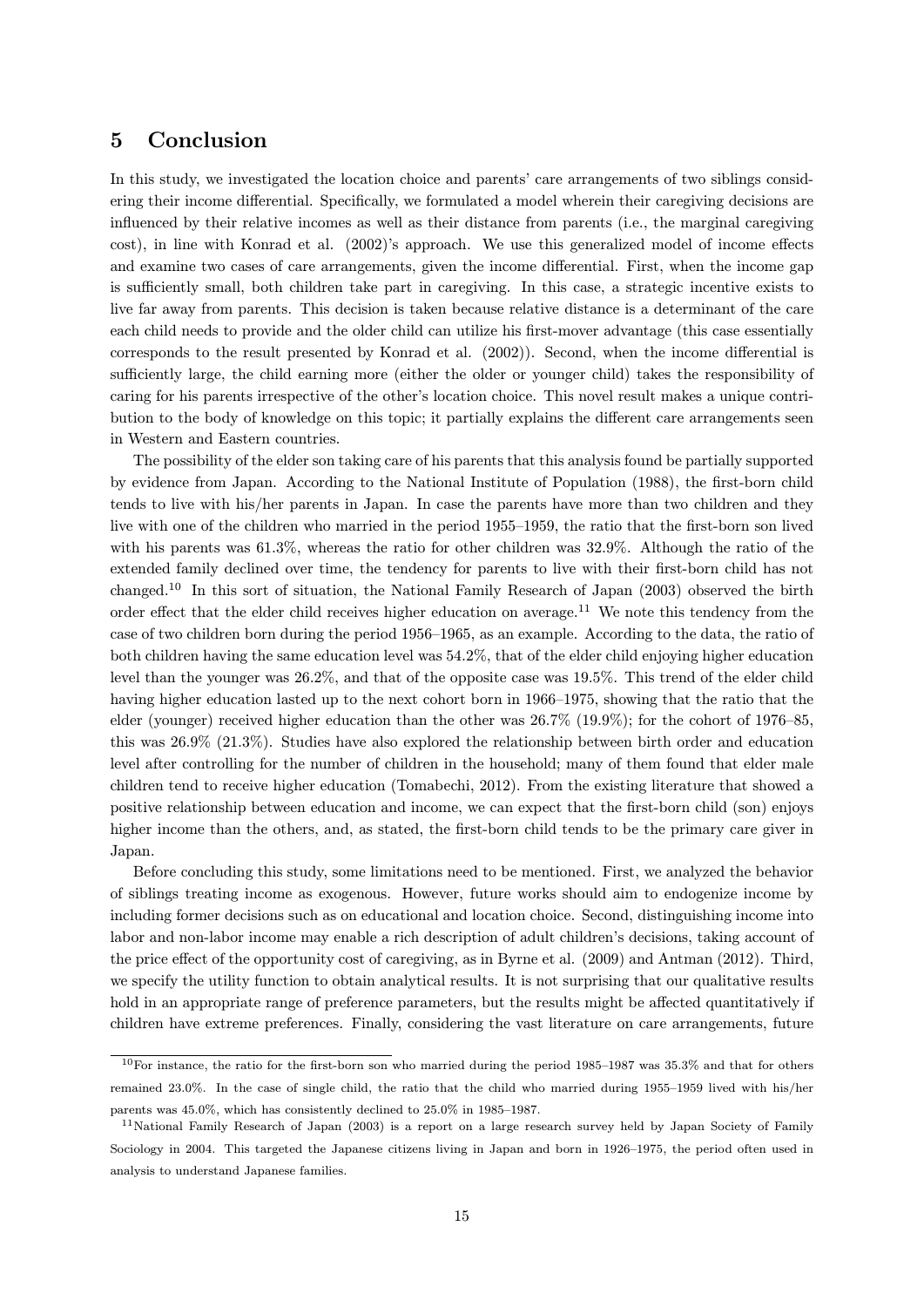studies could introduce a new concept of cross-effect of incomes into the empirical analysis. Although some studies have investigated how one's educational level influences others' decisions on the caregiving for elderly parents (Fontaine et al., 2009), few authors have considered income itself as the element of cross-effect. If we consider the income effect as one possible scenario, it would be interesting to test our model to compare the customs prevalent in Western and Eastern countries.

## Acknowledgements

This study is conducted as part of the project "A Socioeconomic Analysis of Households in Environments Characterized by Aging Population and Low Birth Rates", undertaken at Research Institute of Economy, Trade and Industry (RIETI). The authors are grateful to Shinichiro Iwata, Keisuke Kawata, Kazutoshi Miyazawa, Sayaka Nakamura, Takashi Unayama, and all participants of the conferences and seminars at Nagoya Univ., Sun Yat-Sen Univ., Seoul National Univ., Freiburg Univ., Hiroshima Univ., Meijo Univ., RIETI, ARSC, Housing Research & Advancement Foundation of Japan, and the North American meetings of the RSAI for their constructive comments and suggestions. The research has also been supported by grants from the JSPS (nos.25245042 and 15K17074) and Kampo Foundation.

# References

- Antman, F. M. (2012). Elderly care and intrafamily resource allocation when children migrate. Journal of Human Resources, 47(2), 331-363.
- Bernheim, B. D., Shleifer, A., & Summers, L. H. (1985). The strategic bequest motive. Journal of Political Economy, 93(6), 1045-1076.
- Byrne, D., Goeree, M. S., Hiedemann, B., & Stern, S. (2009). Formal home health care, informal care, and family decision making. International Economic Review, 50(4), 1205-1242.
- Chang, Y. M., & Weisman, D. L. (2005). Sibling rivalry and strategic parental transfers. Southern Economic Journal, 71(4), 821-836.
- Chu, C. C. (1991). Primogeniture. Journal of Political Economy 99(1), 78-99.
- Cox, D. (1987). Motives for private income transfers. Journal of Political Economy, 95(3), 508-546.
- Faith, R. L., Goff, B. L., & Tollison, R. D. (2008). Bequests, sibling rivalry, and rent seeking. Public Choice, 136(3-4), 397-409.
- Fontaine, R., Gramain, A., & Wittwer, J. (2009). Providing care for an elderly parent: interactions among siblings?. Health Economics, 18(9), 1011-1029.
- Komura, M., & Ogawa, H. (2015), The prodigal son: Does the younger brother always care for his parents in old age?. RIETI Discussion Paper Series 15-E-062.
- Konrad, K. A., Kunemund, H., Lommerud, K. E., & Robledo, J. R. (2002). Geography of the family. American Economic Review, 92(4), 981-998.
- Kureishi, W., & Wakabayashi, M. (2010). Why do first-born children live together with parents? Japan and the World Economy, 22(3), 159-172.
- Johar, M., Maruyama, S., & Nakamura, S. (2015). Reciprocity in the formation of intergenerational coresidence. Journal of Family and Economic Issues, 36(2), 192-209.